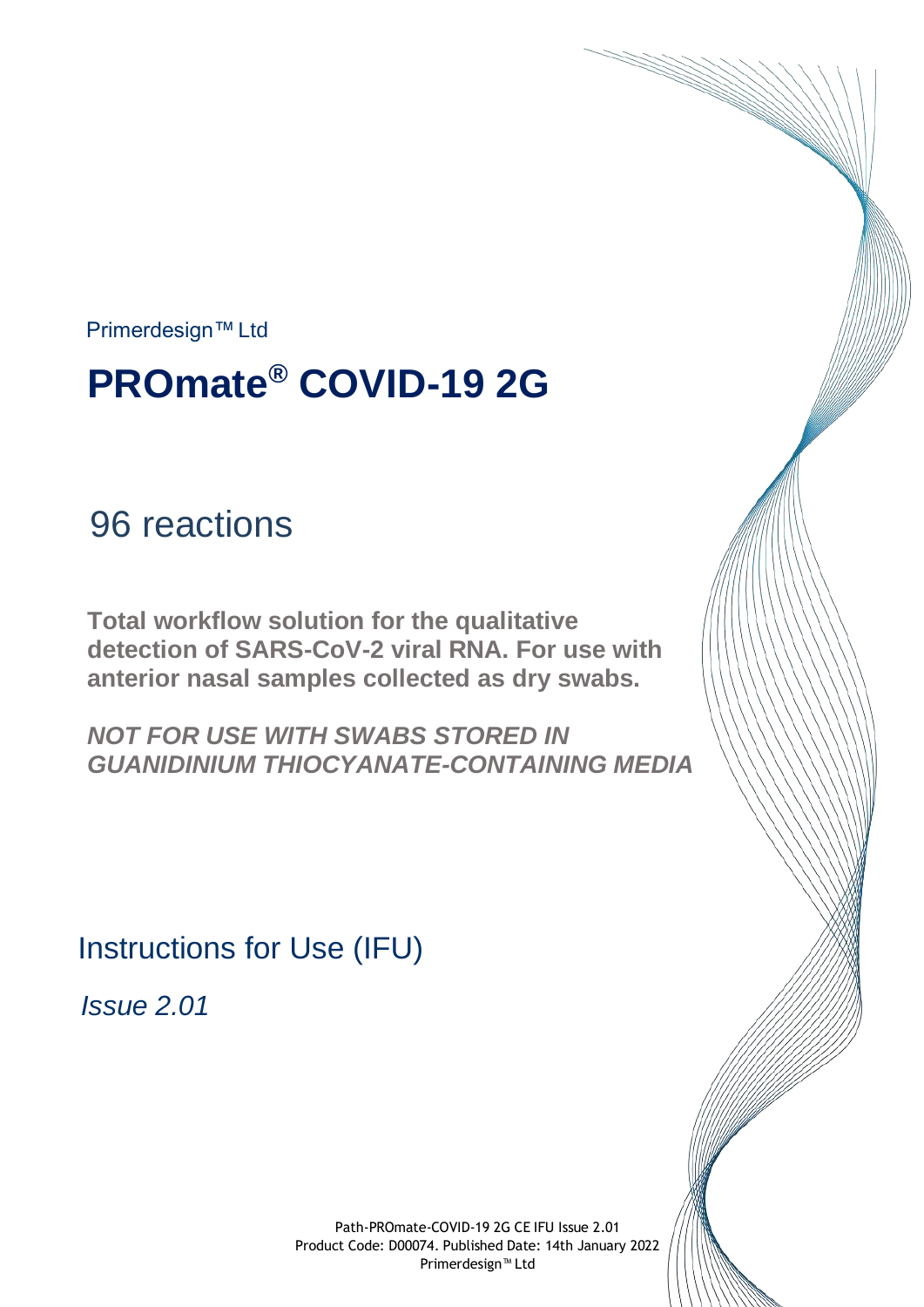# **PROmate® COVID-19 2G**

*In vitro* Real-Time PCR diagnostic test for Coronavirus COVID-19

## **For Use with:**

| <b>Sample Types</b>   | <b>Extraction Platforms</b>     | <b>PCR Platform</b>                   |
|-----------------------|---------------------------------|---------------------------------------|
| <b>Anterior Nasal</b> | PROmate® COVID-19 2G (Direct to | genesig <sup>®</sup> $q32$            |
| <b>Swabs</b>          | PCR)                            | (Primerdesign <sup>™</sup> , Novacyt) |





Primerdesign<sup>™</sup> Ltd, School Lane, Chandler's Ford, UK, SO53 4DG Freephone: +44 (0) 800 0156 494

> Path-PROmate-COVID-19 2G CE IFU Issue 2.01 Product Code: D00074. Published Date: 14th January 2022 Primerdesign™ Ltd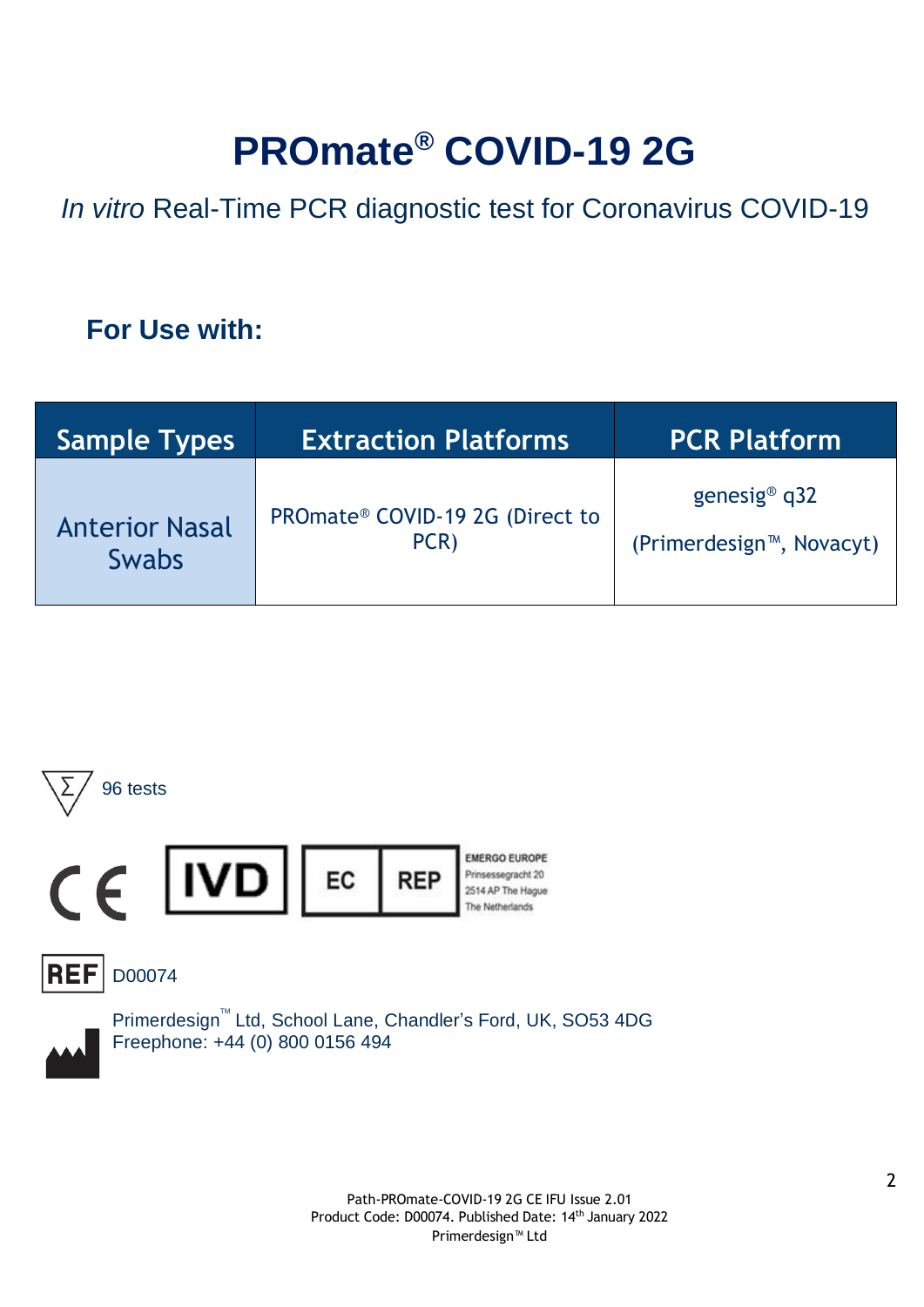## **Contents**

| 2.  |  |
|-----|--|
| 3.  |  |
| 4.  |  |
| 5.  |  |
| 6.  |  |
| 7.  |  |
| 8.  |  |
|     |  |
|     |  |
|     |  |
| 9.  |  |
|     |  |
|     |  |
| 10. |  |
|     |  |
|     |  |
|     |  |
| 11. |  |
|     |  |
| 12. |  |
|     |  |
|     |  |
|     |  |
|     |  |
| 13. |  |
|     |  |
|     |  |
| 14. |  |
| 15. |  |
|     |  |
|     |  |
|     |  |
|     |  |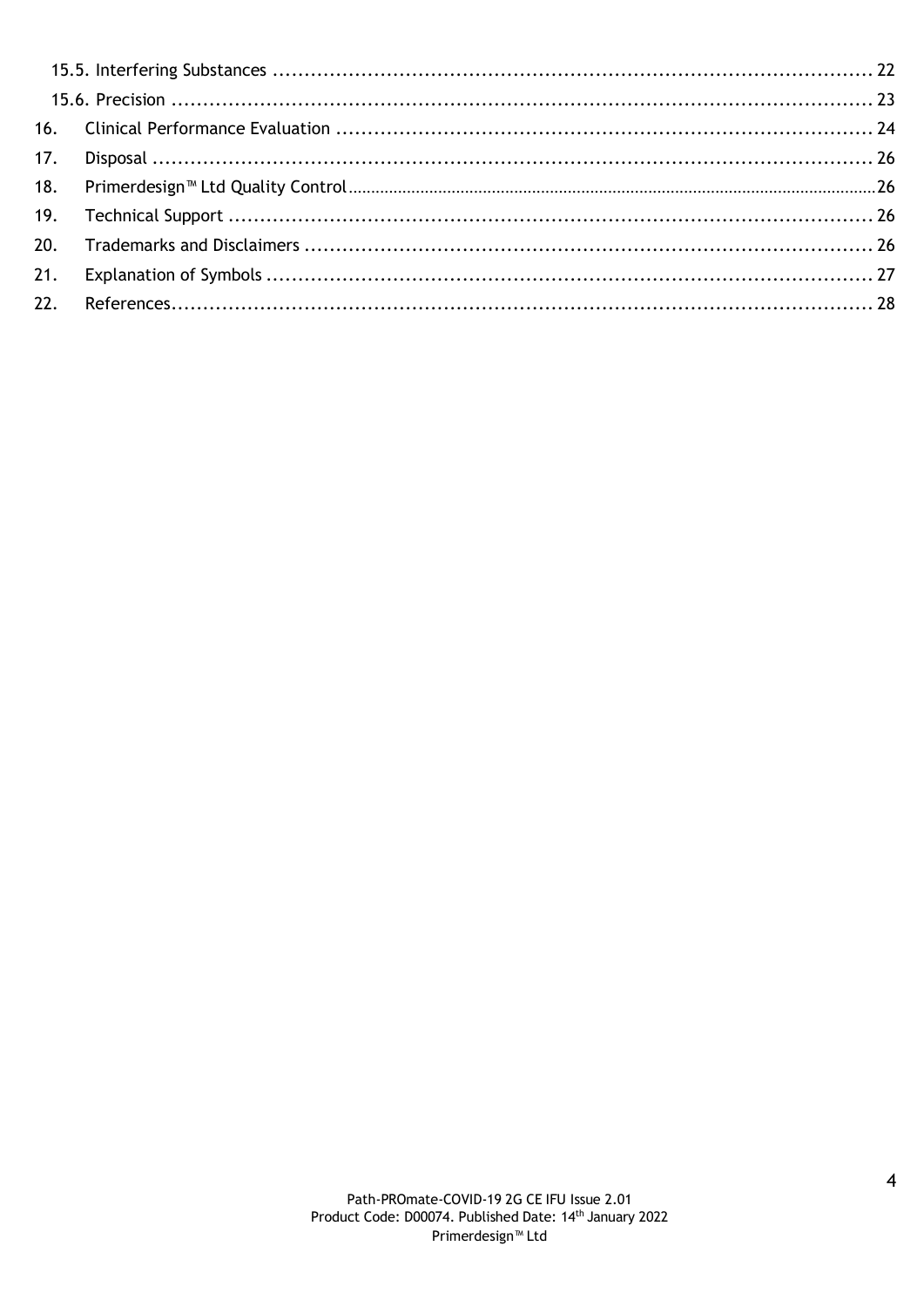## <span id="page-4-0"></span>1. Intended Use

PROmate® COVID-19 2G is a total workflow solution, inclusive of sample preparation, polymerase chain reaction (PCR) amplification and analysis on the genesig® q32 Real-Time PCR instrument, specifically for the detection of severe acute respiratory syndrome coronavirus 2 (SARS-CoV-2). This assay is based on the PROmate® COVID-19 assay with an additional second target in the gene encoding Nsp16, one of the nonstructural proteins of SARS-CoV-2, which increases the specificity and accuracy of this assay.

PROmate® COVID-19 2G is intended for the qualitative detection of nucleic acid from SARS-CoV-2 in anterior nasal samples acquired on dry swabs. The assay provides rapid screening of individuals for SARS-CoV-2 infection and aids the diagnosis of suspected COVID-19 in patients. The assay is intended for use with the validated genesig® q32 Real-Time PCR platform.

The PROmate® COVID-19 2G Sample Preparation Buffer provides total viral inactivation. As such, there are two discrete protocols to follow for users both with and without a Class II Microbiological Safety Cabinet. This allows total flexibility for the use of the product depending on the workflow set-up of the user.

SARS-CoV-2 is generally detectable in samples during the acute phase of infection and asymptomatic infection. Positive results are indicative of the presence of SARS-CoV-2 Ribonucleic Acid (RNA). Positive results do not rule out co-infection with other bacteria or viruses. Negative results do not preclude SARS-CoV-2 infection and should not be used as the sole basis for patient management decisions. Positive and negative results must be interpreted alongside clinical observations, patient history and epidemiological information.

PROmate® COVID-19 2G is intended for use by personnel specifically instructed and trained in handling SARS-CoV-2 positive samples and the techniques of Real-Time PCR and *in vitro* diagnostic procedures.

Sample test results are available to interpret in under 95 minutes using PROmate® COVID-19 2G. This time includes the processing of the sample, the PCR set-up and run time.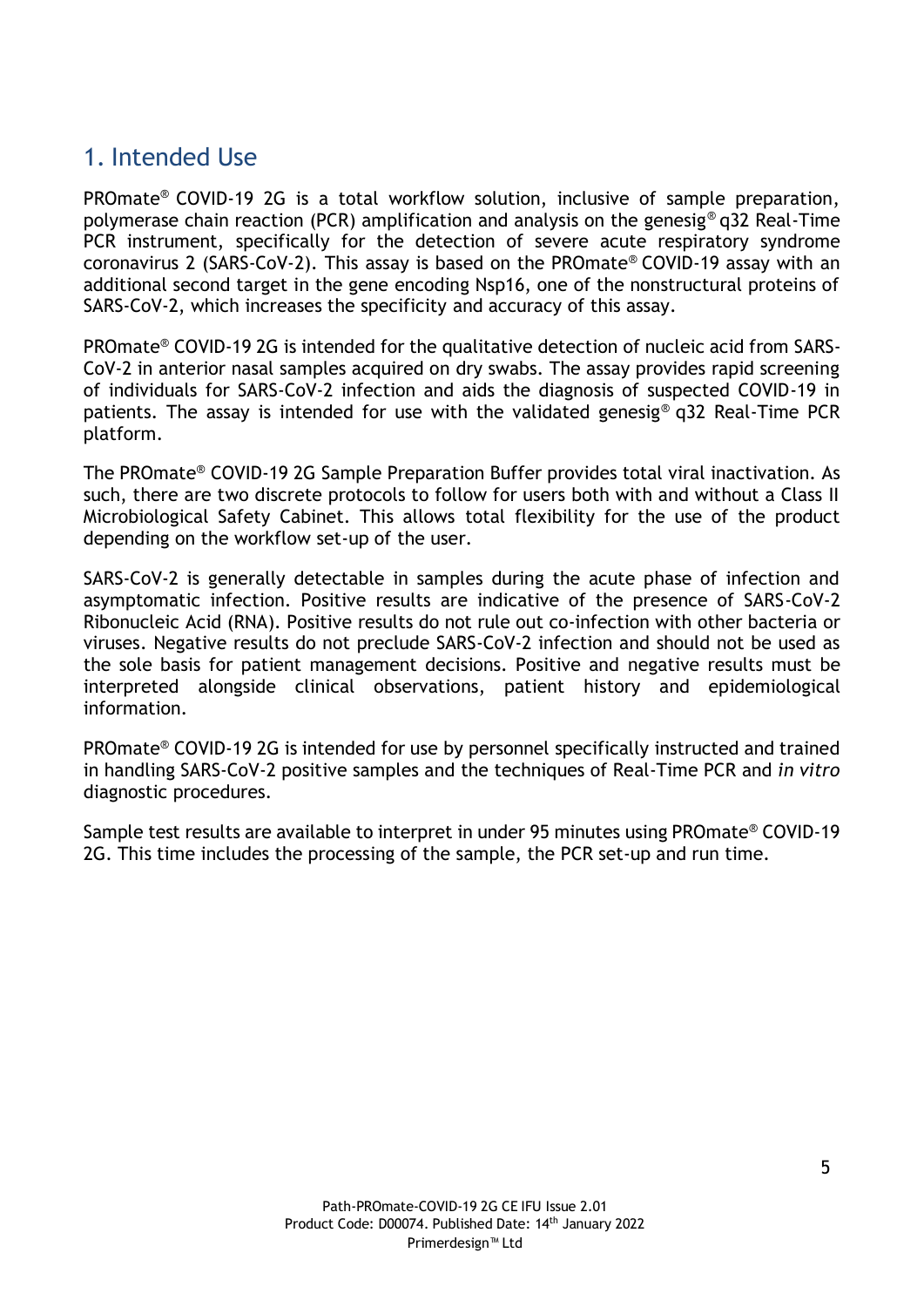## <span id="page-5-0"></span>2. Summary and Explanation

The COVID-19 pandemic is caused by a coronavirus named SARS-CoV-2. The first human cases were identified in Wuhan, China, and reported onset of symptoms around 1st December 2019 (1). By 11<sup>th</sup> March 2020, positive cases for SARS-CoV-2 had been recognised in 110 countries and the WHO declared COVID-19 a pandemic due to the sustained risk of further spread (2). Globally SARS-CoV-2 had infected 195 million as of 28<sup>th</sup> July 2021 and had claimed 4.18 million lives (3). As with most viruses, the SARS-CoV-2 also mutates,and the changes in the genomic code have resulted in the emergence of different virus variants. These variants are suspected of having altered transmissibility rate, and impact the body's immune response and, possibly, vaccine efficacy (4). Timely and accurate diagnostics are thus crucial for clinical treatment of patients, public health decision- making and contact tracing, infection control practices and personal protective equipment(PPE) use, and avoidance of overwhelming healthcare systems.

The recent prevalence of mutations with potential biological significance within the Spike protein of SARS-CoV-2 has raised concern over the most effective targets in COVID-19 for Real-Time PCR based diagnostic methods (5-7), suggesting the need for more than one target at a time. The PROmate® COVID-19 2G assay has been developed to target two genes to ensure the accuracy of the PROmate® COVID-19 assay.

PROmate® COVID-19 2G workflow is a combination of a 'direct to PCR' sample processing method and molecular *in vitro* diagnostic test for the detection of the SARS-CoV-2 RNA from anterior nasal swabs and for interpretation on the genesig® q32 instrument. The viral RNA is released from the swab sample during incubation with a viral inactivation/lysis agent. Following the swab sample preparation process, an aliquot of the resulting sample is tested using well-established nucleic acid amplification technology in the genesig<sup>®</sup> Coronavirus (COVID-19) assay. The PCR assay contains oligonucleotide primers and duallabelled hydrolysis probes, as well as control material, for use in Real-Time PCR for the *in vitro* qualitative detection of SARS-CoV-2 RNA.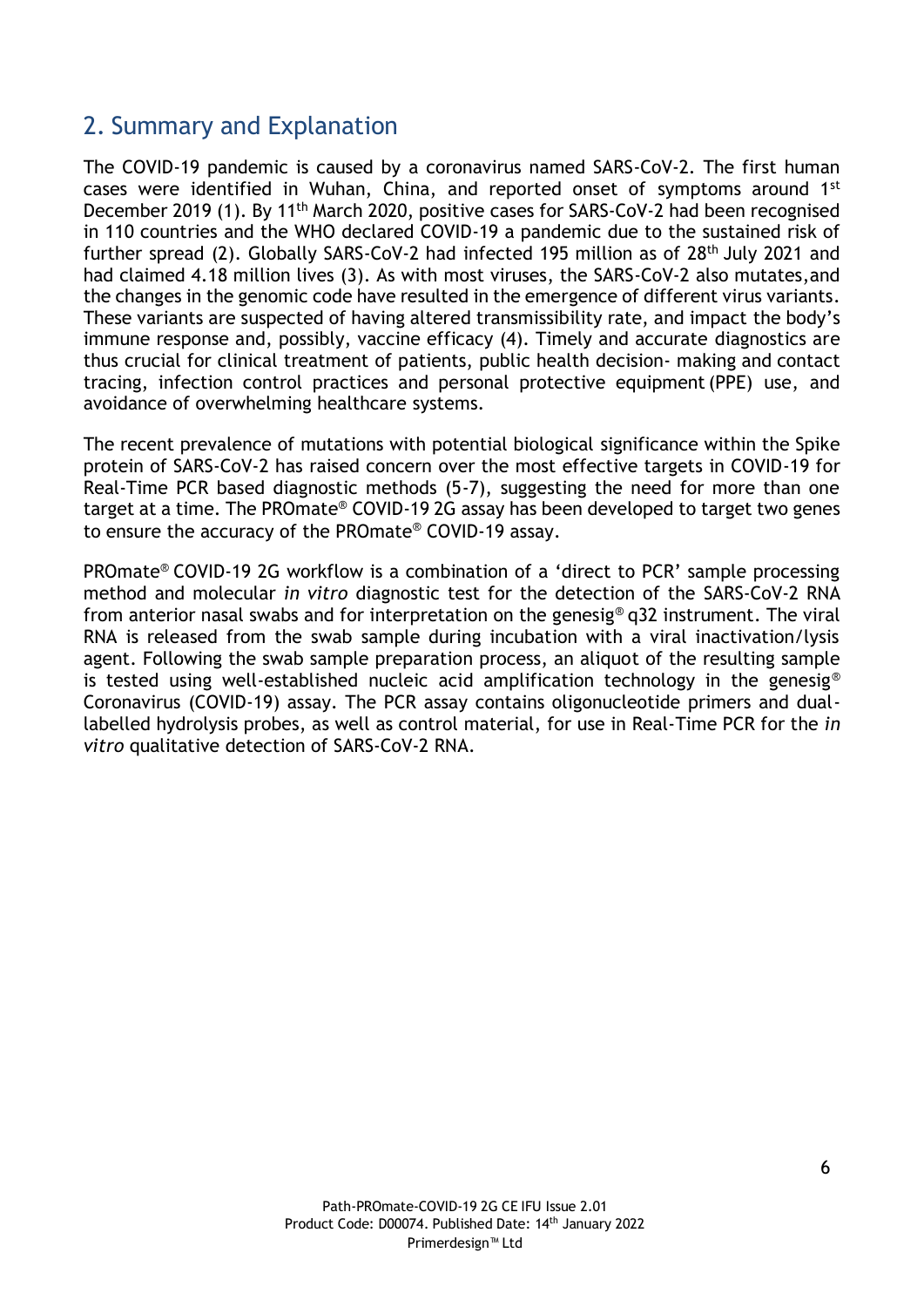## <span id="page-6-0"></span>3. Principles of the Procedure

Viral RNA is extracted from anterior nasal swabs using 'direct to PCR' technology which only includes one pipetting step. Using a one-step reaction, the viral RNA is reverse transcribed to cDNA and subsequently amplified using forward and reverse primers. A fluorescent labelled probe is used to detect the amplicon. The probe is based on the standard hydrolysis probe system known as TaqMan® Technology and the probes are labelled with fluorescent reporter and quencher dyes.

During PCR cycling, the probe anneals to a specific target sequence located between the forward and reverse primers. The probe is cleaved by the 5' nuclease activity of the Taq polymerase during the extension phase of the PCR cycle, causing the reporter dye to separate from the quencher dye, generating a fluorescent signal. With each PCR cycle, additional reporter dye molecules are released from the probe, increasing the fluorescence intensity. Fluorescence intensity is recorded at each cycle of the PCR by the Real-Time PCR instrument.

PROmate® COVID-19 2G includes SARS-CoV-2 specific primers and probes that are labelled with the FAM and Cy5 fluorophores. The primer/probe mix also includes primers and probes to amplify and detect an Internal Control (IC) RNA template. This is simultaneously amplified along with any target SARS-CoV-2 RNA and provides a process control for the confirmation of a successful PCR. The IC specific probe is labelled with the HEX fluorophore.

The oligonucleotide primers and probes for the detection of SARS-CoV-2 were selected from the ORF1ab genomic region of SARS-CoV-2 labelled with a FAM fluorophore and the gene encoding the Nsp16 viral nonstructural protein of SARS-CoV-2 labelled with a Cy5 fluorophore.

PCR amplification using the included chemistry and plasticware in PROmate® COVID-19 2G is designed specifically for use on the genesig® q32 instrument. The reagents are provided in pre-loaded magazines which will slot into the instruments to facilitate ease of use. For users operating PROmate® COVID-19 2G where turnaround requires incomplete runs, separate controls and magazines are available for total flexibility with sample numbers.

PROmate® COVID-19 2G is designed to preclude the need for a Class II Microbiological Safety Cabinet, if required. By enabling the release of viral RNA from the sample directly in closed tubes without creating aerosols, PROmate® COVID-19 2G guarantees protection of the operator and prevents contamination of the work area. The use of PROmate® COVID-19 2G with or without Class II Microbiological Safety Cabinet depends upon the protocol followed. For further information, please refer to **Section 12**.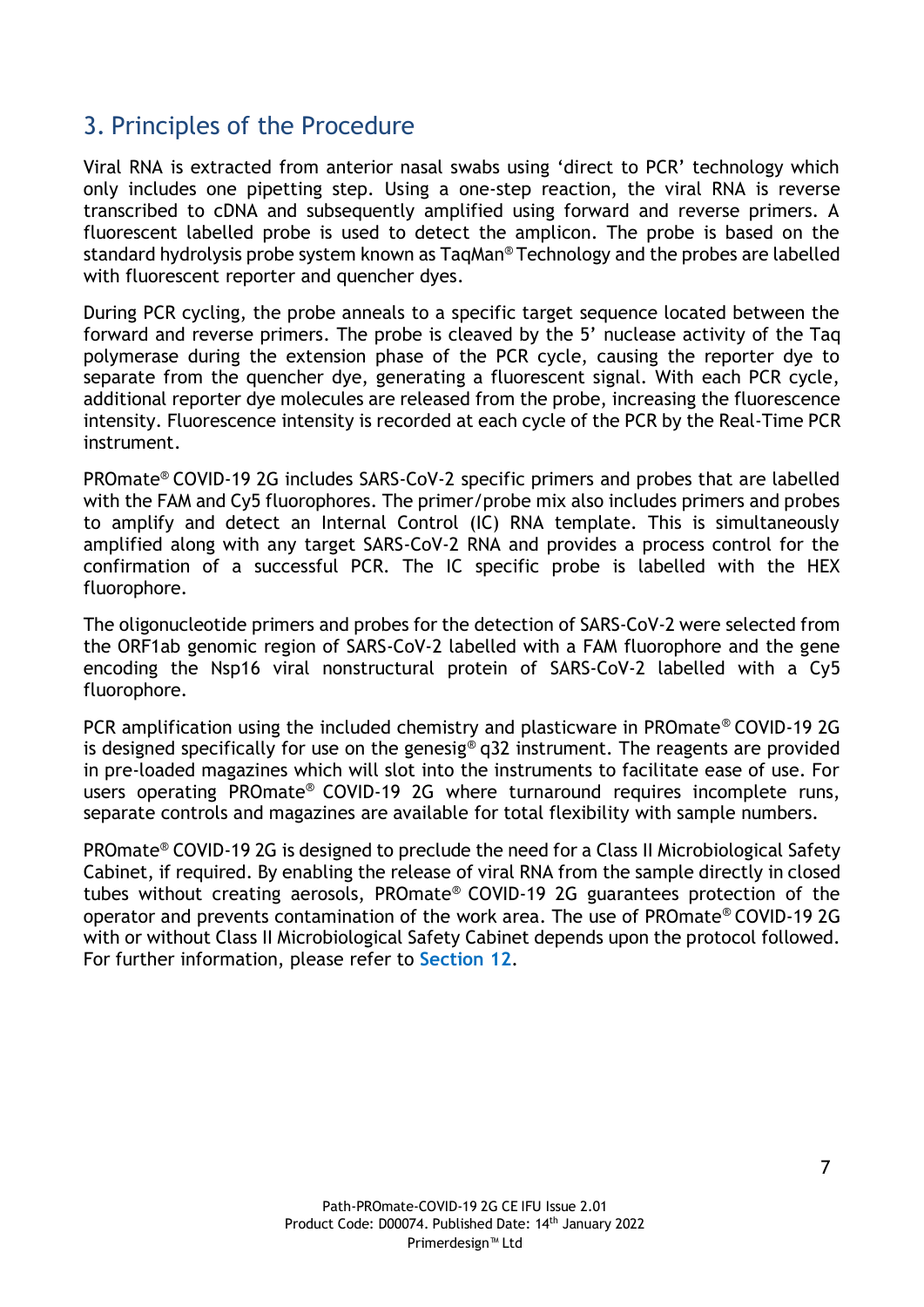## <span id="page-7-0"></span>4. Materials Provided

PROmate® COVID-19 2G is presented in a format that is suitable for running 96 reactions over 3 separate runs (3x32). PROmate® COVID-19 2G is supplied in 2 separate pack types for the ease of transportation and storage.

#### **PROmate® COVID-19 2G (Catalogue: D00074)**

The reagents necessary for each run come in two different packs; a box, shipped at ambient (Pack 1) and a frozen pouch (Pack 2) shipped on dry ice.

PROmate® COVID-19 2G Pack 1 contains 6 bags (3 foils and 3 zip-lock bags) and should be stored at ambient temperature. This is shown below in Table 1.

#### **Table 1: Pack 1 (D00074) PROmate® COVID-19 2G Box** (3x foil pouches and 3x clear plastic zip-lock bags)

| Reagent label                                     | Number of vials<br>per 32 test pack | <b>Volume</b><br>(µl per vial) | Lid colour  |
|---------------------------------------------------|-------------------------------------|--------------------------------|-------------|
| PROmate® COVID-19 2G<br>RNase Inhibitor with IC   | 30                                  | n/a                            | n/a         |
| PROmate® COVID-19 2G<br>Sample Preparation Buffer | 30                                  | 1000                           | <b>Blue</b> |

PROmate® COVID-19 2G Pack 2 is shipped on dry ice and should be stored frozen (-25°C to -15°C). Upon opening, the pack contains 3 PROmate® COVID-19 2G Positive Controls, 3 PROmate® COVID-19 2G q32 reaction magazines (including lids) and 3 negative controls as below in Table 2.

#### **Table 2: Pack 2 (D00074) PROmate® COVID-19 2G Pouch**

(3x foil pouches with positive control, 3x foil pouches with magazine and 3x negative

| <b>Reagent label</b>                                     | control)<br>Number of<br>tubes per 32<br>test pack | <b>Volume</b><br>(µl per vial) | Lid/foil colour   |
|----------------------------------------------------------|----------------------------------------------------|--------------------------------|-------------------|
| PROmate® COVID-19 2G<br><b>Positive Control</b>          |                                                    | 20                             | Gold foil         |
| PROmate® COVID-19 2G<br>Master Mix q32 magazine          |                                                    | 15                             | <b>White Foil</b> |
| PCR tube lids                                            | 31                                                 | n/a                            | Clear             |
| PROmate® COVID-19 2G<br><b>Negative Control Solution</b> |                                                    | 50                             | Red               |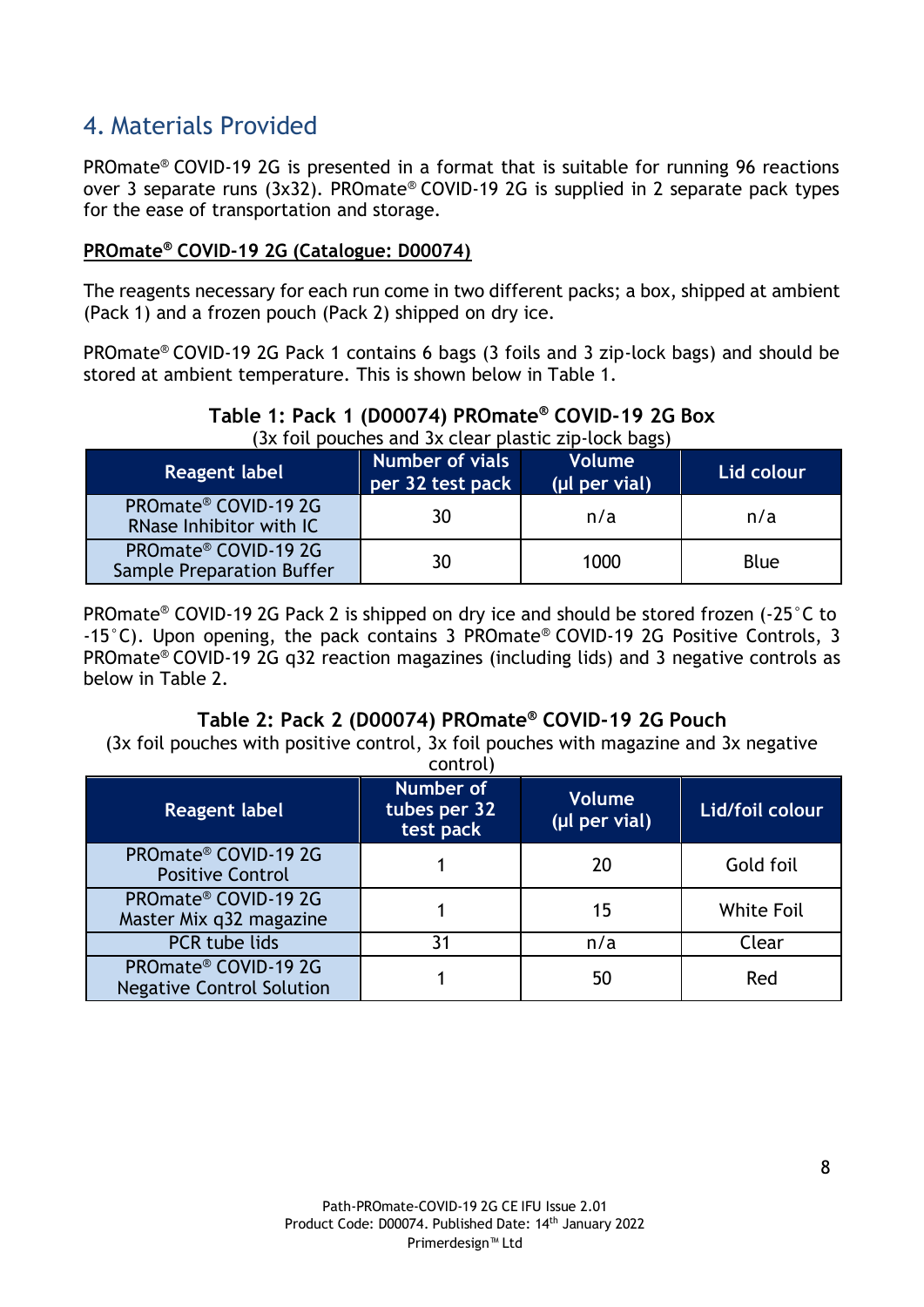## <span id="page-8-0"></span>5. Required Equipment and Consumables (Not Provided)

- Vortex
- Microcentrifuge (optional)
- Adjustable 10 µl or 20 µl micropipette, or a fixed 5 µl micropipette
- Aerosol barrier pipette tips with filters
- 0.1 ml PCR tubes (for balancing of lid for partial runs)
- Disposable gloves
- Scissors (optional)
- 10% bleach (1:10 dilution of commercial 5.25-6.0% hypochlorite bleach)
- 70% Alcohol (either ethanol or isopropanol)
- DNase/RNase remover
- Barcode reader (optional)

## <span id="page-8-1"></span>6. Real-Time PCR instruments

The PROmate® COVID-19 2G assay has been validated with the following Real-Time PCR instruments:

• genesig® q32 Real-Time PCR instrument (Primerdesign™, Novacyt Group, software version 2G PROmate q32 v1.2.2 (2nd gen))

*N.B. please ensure that all instruments used have been installed and maintained according to the manufacturer's instructions and recommendations.*

## <span id="page-8-2"></span>7. Facilities/Training Requirements

Testing for the presence of SARS-CoV-2 RNA should be performed in an appropriately equipped laboratory by staff trained to the relevant technical and safety procedures:

- Refer to the UK Government guidance on handling and processing potential COVID-19 samples in laboratories: [www.gov.uk/government/publications/wuhan-novel](http://www.gov.uk/government/publications/wuhan-novel-coronavirus-guidance-for-clinical-diagnostic-laboratories/wuhan-novel-coronavirus-handling-and-processing-of-laboratory-specimens)[coronavirus-guidance-for-clinical-diagnostic-laboratories/wuhan-novel-coronavirus](http://www.gov.uk/government/publications/wuhan-novel-coronavirus-guidance-for-clinical-diagnostic-laboratories/wuhan-novel-coronavirus-handling-and-processing-of-laboratory-specimens)[handling-and-processing-of-laboratory-specimens](http://www.gov.uk/government/publications/wuhan-novel-coronavirus-guidance-for-clinical-diagnostic-laboratories/wuhan-novel-coronavirus-handling-and-processing-of-laboratory-specimens)
- Refer to the World Health Organization Interim guidance on laboratory biosafety**:** <https://www.who.int/publications/i/item/WHO-WPE-GIH-2021.1> from 28<sup>th</sup> January 2021.
- Refer to the Centers for Disease Control and Prevention (CDC) guidelines: Interim Laboratory Biosafety Guidelines for Handling and Processing Samples Associated with SARS-CoV-2: [https://www.cdc.gov/coronavirus/2019-nCoV/lab-biosafety](https://www.cdc.gov/coronavirus/2019-nCoV/lab-biosafety-guidelines.html)[guidelines.html](https://www.cdc.gov/coronavirus/2019-nCoV/lab-biosafety-guidelines.html)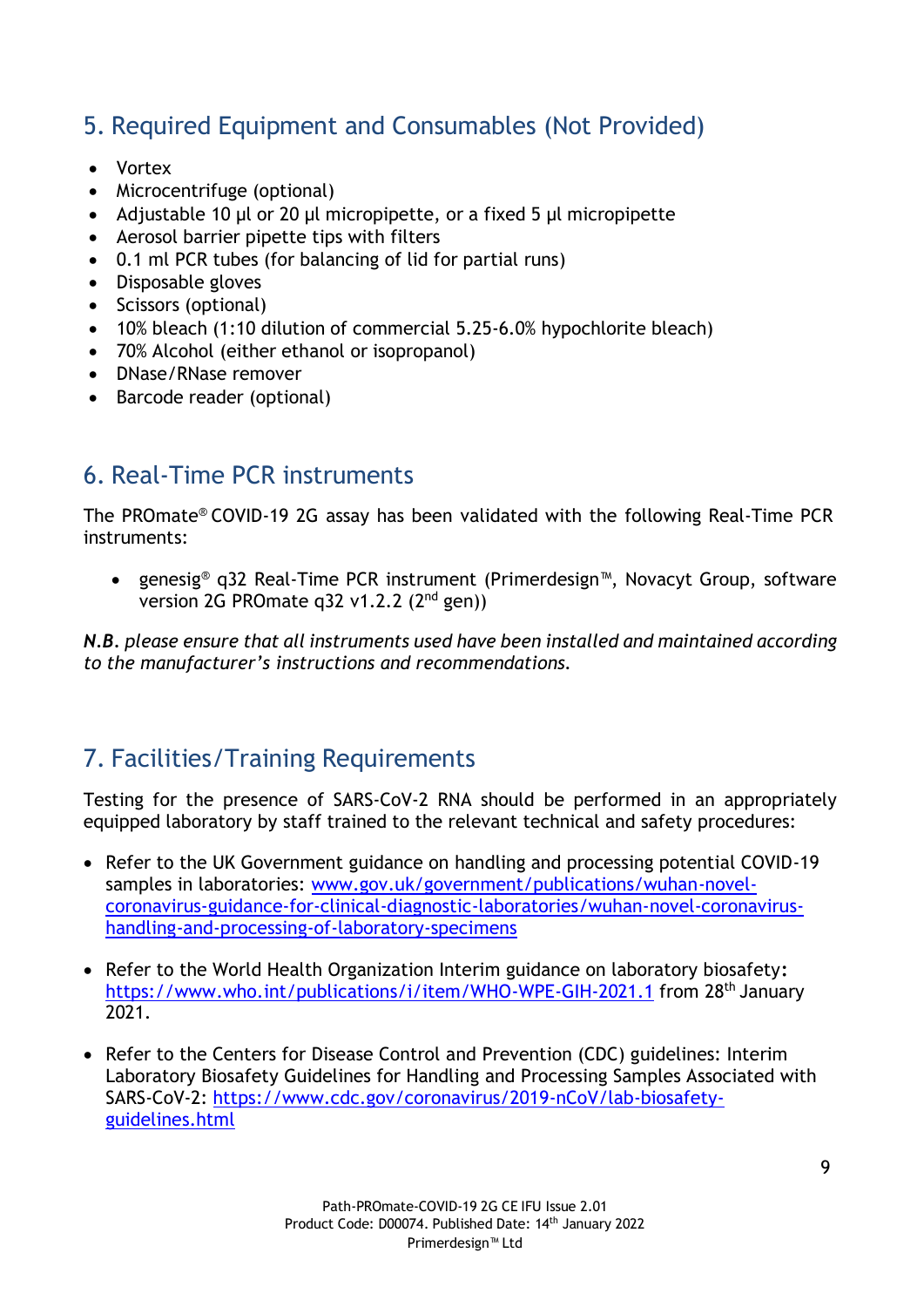## <span id="page-9-0"></span>8. Warnings and Precautions

#### <span id="page-9-1"></span>8.1. General

- Handle all clinical samples assuming they are infectious using safe laboratory procedures. Sample processing should be performed in accordance with national biological safety regulations.
- PROmate® COVID-19 2G can be performed in the presence or absence of a Class II Microbiological Safety Cabinet. When following the PROmate® COVID-19 2G workflow that requires work in a Class II Cabinet, perform all manipulations of potential live virus samples within a Class II (or higher) Cabinet (refer to the guidance detailed in **Section 7**).
- Follow necessary precautions when handling clinical samples. Use personal protective equipment (PPE) consistent with current guidelines for the handling of potentially infectious samples.
- Use personal protective equipment such as (but not limited to) gloves and lab coats when handling kit reagents while performing this assay and handling materials including samples, reagents, pipettes and other equipment.
- Please consult the safety data sheet (SDS) before using this kit, which is available on request.
- The PROmate® COVID-19 2G Sample Preparation Buffer contains Triton X-100 Reduced. This component should be handled according to the SDS. This product is hazardous to the environment and should be disposed of as detailed in the SDS. In the event of damage to protective packaging, contact Primerdesign™ for instructions.

#### <span id="page-9-2"></span>8.2. Preventing Contamination

- Amplification technologies such as PCR are sensitive to accidental introduction of PCR product from previous amplifications reactions. Incorrect results could occur if either the clinical sample or the real-time reagents used in the amplification step become contaminated by accidental introduction of amplification product (amplicon).
- The PROmate® COVID-19 2G Positive Control is provided in a sealed foil pouch and contains a high copy number template. This foil pouch should not be opened until samples and NTC have been loaded. The sealed lid of the PCR reaction tube for the positive control should not be removed to avoid cross-contamination.
- **DO NOT** open reaction tubes once PCR has been completed.
- **Never** open the positive control reaction tube, before or after PCR run.
- Maintain separate, dedicated equipment (e.g., pipettes, microcentrifuge) and supplies (e.g., microcentrifuge tubes, pipette tips) for handling of clinical sample preparation, pre-PCR assay set-up, and post-PCR amplified nucleic acids.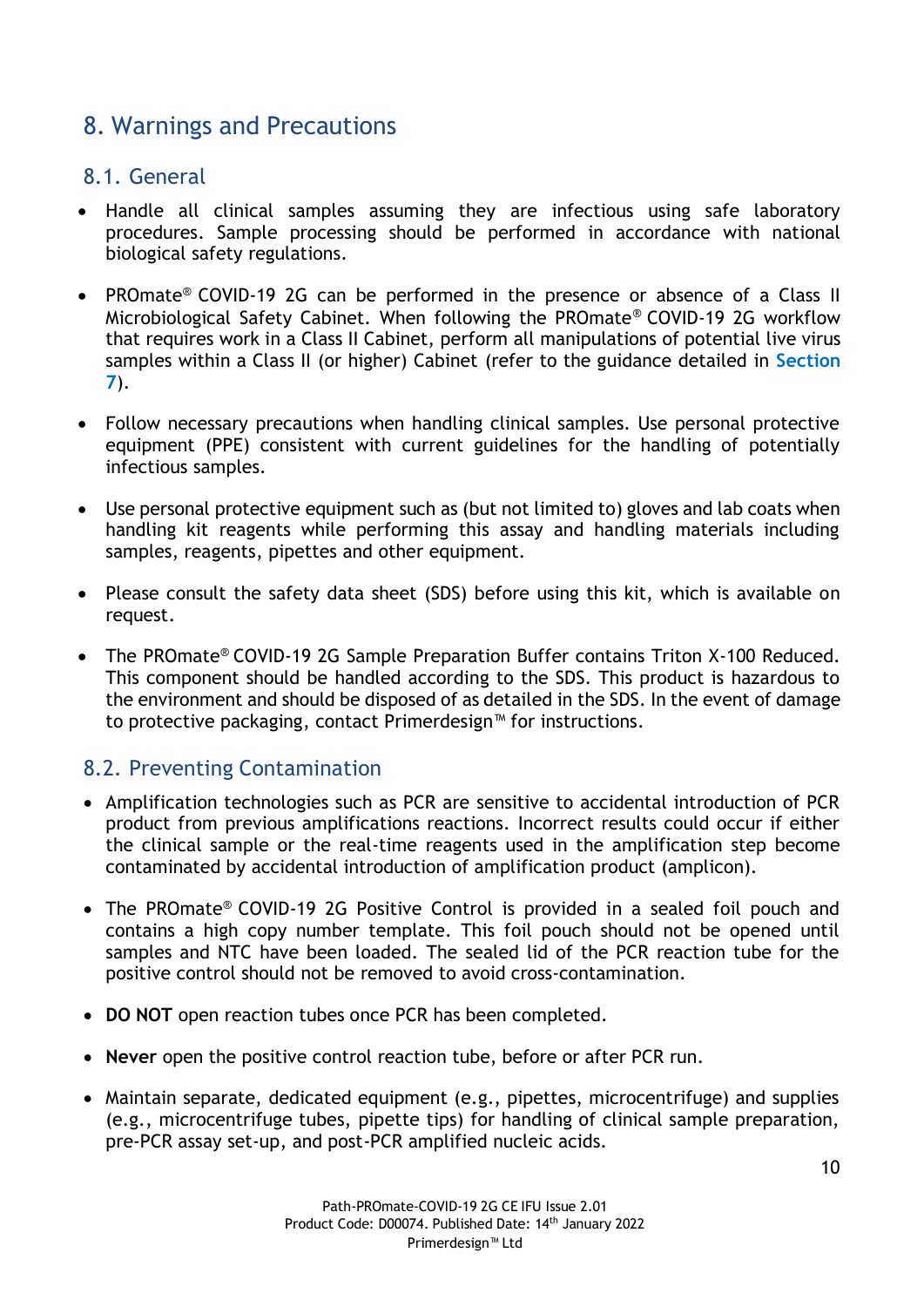- Wear a clean lab coat and disposable gloves when setting up assays.
- Change gloves regularly and whenever contamination is suspected.
- Keep reagents and reaction tubes capped or covered as much as possible.
- Always check the expiration date prior to use. Do not use expired reagent. Do not substitute or mix reagent from different kits or from other manufacturers.
- Change aerosol barrier pipette tips between all manual liquid transfers.
- During preparation of samples, compliance with good laboratory techniques is essential to minimise the risk of cross-contamination between samples and the inadvertent introduction of nucleases into samples during and after the sample preparation procedure. Good aseptic technique should always be used when working with nucleic acids.
- Work surfaces, pipettes and centrifuges should be cleaned and decontaminated with cleaning products (e.g., 10% bleach) to minimise risk of nucleic acid contamination.
- RNA samples should be maintained on a cold block or on ice during preparation to ensure stability.
- After each run has been set up and performed, clean work surfaces and equipment with 10% bleach.
- Handle post-amplification PCR tubes with care to ensure that the seal is not broken.
- Dispose of human biological samples according to national and international regulations (refer to guidance in **Section 17**).

#### <span id="page-10-0"></span>8.3. Prevent DNase/RNase contamination

- Use DNase/RNase free disposable plasticware and pipettes reserved for DNA/RNA work to prevent cross-contamination with DNases/RNases from shared equipment.
- Use DNase/RNase free filter tips throughout procedure to prevent aerosol and liquid contamination.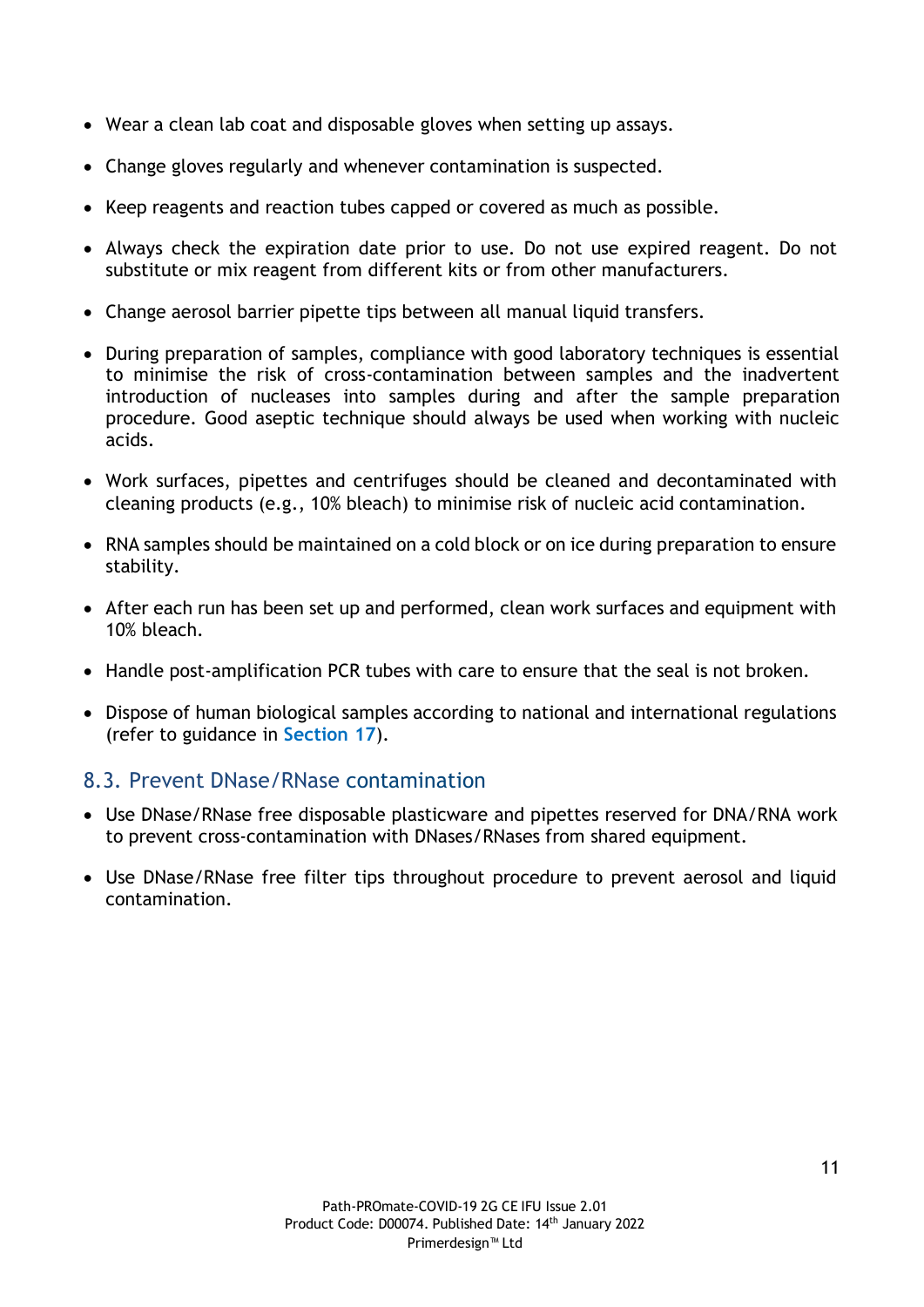## <span id="page-11-0"></span>9. Reagent Storage, Handling and Stability Conditions

#### <span id="page-11-1"></span>9.1. Storage conditions

- The PROmate<sup>®</sup> COVID-19 2G Pack 1 is shipped at ambient temperatures and can be stored at ambient temperature upon arrival.
- The PROmate® COVID-19 2G Pack 2 is shipped frozen, on dry ice and needs to be stored at -20°C upon arrival.
- Pack 2 is stable at -20°C for up to 12 months following manufacture. Always check the expiration date prior to use. Do not use expired reagents.
- Once the "use by" date has been reached, the kit components should be discarded following the disposal instructions in **Section 17.**
- If the kits protective packaging is damaged upon receipt, please contact Primerdesign™ for instructions.

#### <span id="page-11-2"></span>9.2. In-use Stability

PROmate® COVID-19 2G is pre-dispensed, with the operator selecting the number of reactions and controls required as appropriate to complete their run. As such, there is no necessity to make bulk reagents and dispense, facilitating ease of use for the operator. Reagents should be stored at their specified temperatures and removed from storage prior to use only.

When operating partial runs, the excess number of Master Mix reaction tubes not required can be removed and saved for subsequent runs. In this scenario, the magazine should be removed from frozen storage, the desired number of reaction tubes removed from the magazine (to be used on a later run) and then immediately returned to the specified storage conditions. Avoid repeated freeze-thaw cycling, when possible. If tubes are removed, they need to be replaced with empty tubes (not provided) for balancing the lid during the run.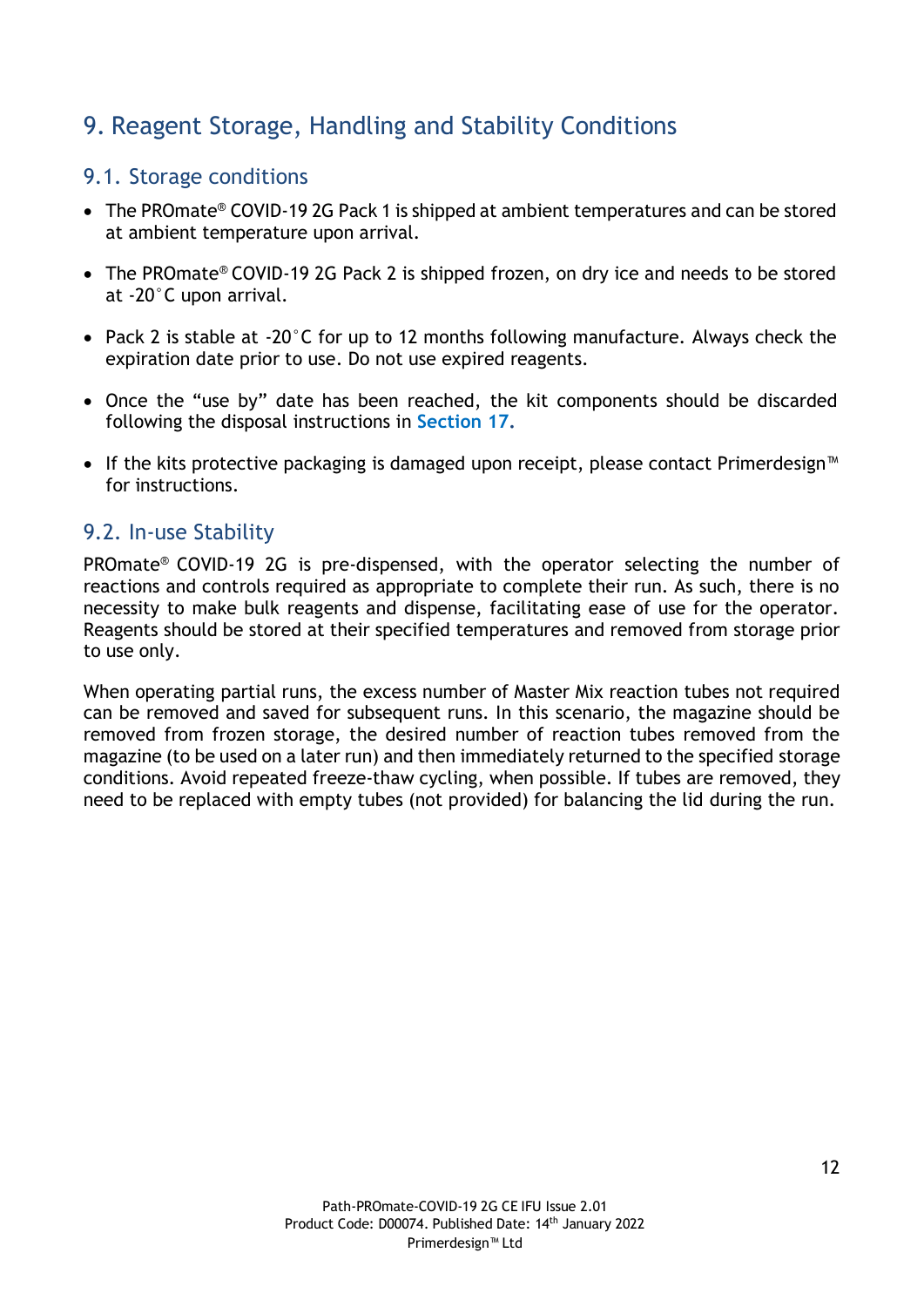## <span id="page-12-0"></span>10. Clinical Sample Collection, Handling and Storage

#### <span id="page-12-1"></span>10.1. Compatible Samples

- This product is intended for use with dry swabs only. Use of media not supplied as part of this product will impact the detection limit of the device.
- Samples that present with obvious blood or other particulate matter are NOT compatible with PROmate® COVID-19 2G and should be discarded.

#### <span id="page-12-2"></span>10.2. Collecting the Compatible Clinical Samples

Sampling should be conducted with the correct swab type and collected following the correct sampling technique. CDC guidance on collection of anterior nasal swabs can be found here: [How To Collect Your Anterior Nasal Swab \(cdc.gov\).](https://www.cdc.gov/coronavirus/2019-ncov/testing/How-To-Collect-Anterior-Nasal-Specimen-for-COVID-19.pdf)

Inadequate or inappropriate clinical sample collection, storage and transport are likely to yield false test results. Training of personnel in clinical sample collection is highly recommended. CLSI MM13 (Clinical and Laboratory Standards Institute) may be referenced as an appropriate resource.

| <b>Anterior Nasal swabs</b>           |                                                            |  |  |
|---------------------------------------|------------------------------------------------------------|--|--|
| Collection                            | Swabs: Dry Dacron® or polyester flocked swabs in a sterile |  |  |
|                                       | container                                                  |  |  |
|                                       | $2-8$ °C $\leq$ 72hrs* (dry swabs)                         |  |  |
| <b>Transport temperature</b>          | $\langle 4^{\circ}$ C $\leq$ 24hrs (resuspended swabs)     |  |  |
|                                       | 4-20°C $\leq$ 4hrs (resuspended swabs)                     |  |  |
|                                       | $2-8$ °C $\leq$ 72hrs* (dry swabs)                         |  |  |
| Short-term storage                    | $\langle 4^{\circ}$ C $\leq$ 24hrs (resuspended swabs)     |  |  |
| (pre-extraction)                      | 4-20°C $\leq$ 4hrs (resuspended swabs)                     |  |  |
| Long-term storage<br>(pre-extraction) | $\leq$ -70°C for longer periods* (dry swabs)               |  |  |

\* CDC recommendations: CDC Interim Laboratory Biosafety Guidelines for Handling and Processing Samples Associated with SARS-CoV-2: [https://www.cdc.gov/coronavirus/2019-nCoV/lab-biosafety-guidelines.html.](https://www.cdc.gov/coronavirus/2019-nCoV/lab-biosafety-guidelines.html) Local regulations pertaining to sample handling may also apply.

- Swab samples should be collected and placed in a clean, dry, sterile transport prior to testing.
- For dry swabs for use inside a Class II Microbiological Safety Cabinet, swab samples must be transported within 24 hours and tested as soon as possible after collection. If this is not possible, the following storage recommendations should be followed:
	- $\circ$  If the swab is stored at 2-8 $\degree$ C, the clinical sample must be tested within 72 hours.
	- $\circ$  If testing cannot be conducted within 72 hours, the swab clinical sample should be frozen at -70°C or colder until testing is conducted.
	- For resuspended samples for use inside a Class II Microbiological Safety Cabinet,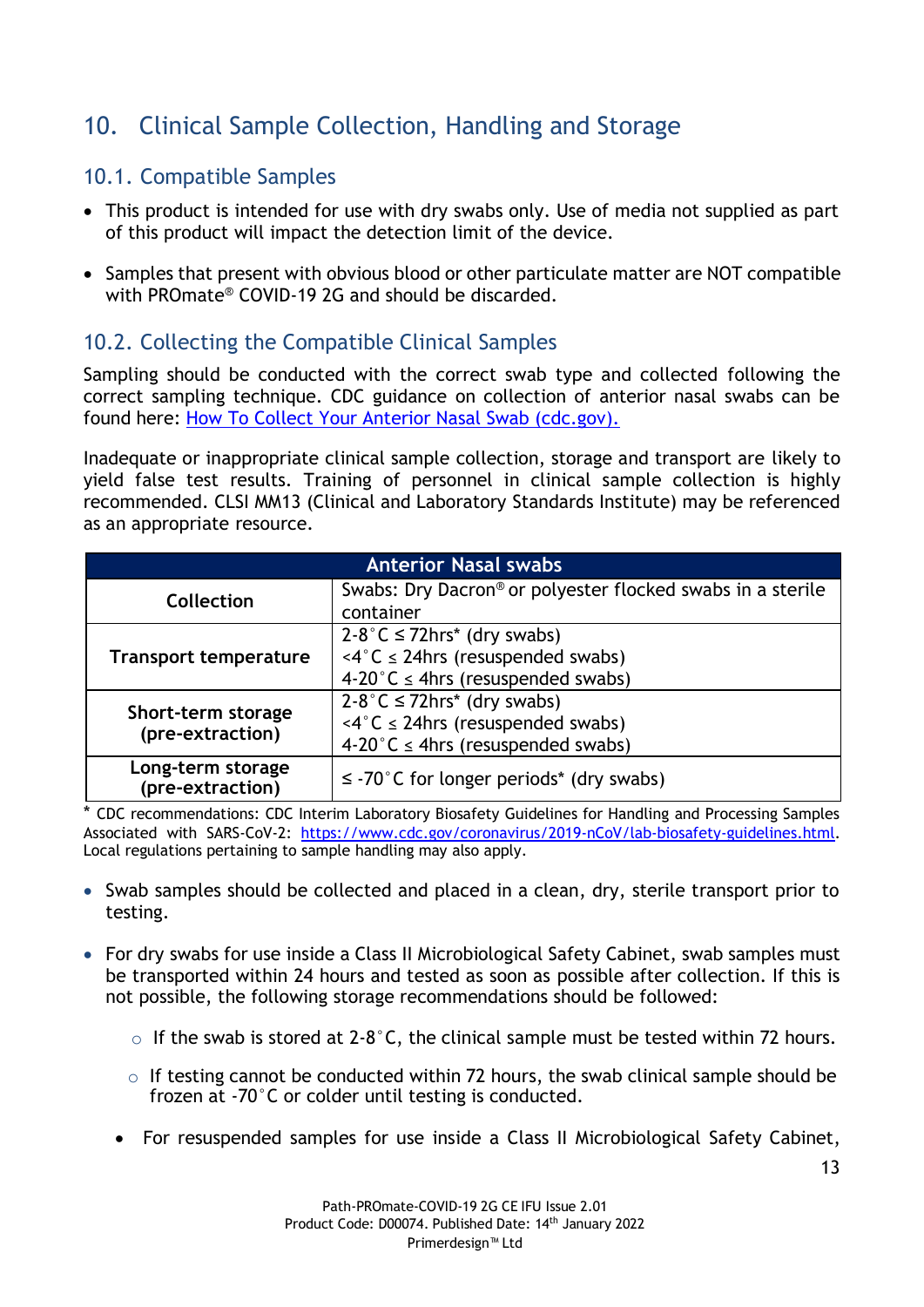swab samples must be transported within 4 hours and tested as soon as possible after collection. If this is not possible, the following storage recommendations should be followed:

- o Swab samples must be transported within 4 hours or stored refrigerated.
- For further guidance on clinical samples please refer to the following:
	- o UK Government guidance on handling and processing potential COVID-19 samples in laboratories: [https://www.gov.uk/government/publications/wuhan-novel](https://www.gov.uk/government/publications/wuhan-novel-coronavirus-guidance-for-clinical-diagnostic-laboratories/wuhan-novel-coronavirus-handling-and-processing-of-laboratory-specimens)[coronavirus-guidance-for-clinical-diagnostic-laboratories/wuhan-novel](https://www.gov.uk/government/publications/wuhan-novel-coronavirus-guidance-for-clinical-diagnostic-laboratories/wuhan-novel-coronavirus-handling-and-processing-of-laboratory-specimens)[coronavirus-handling-and-processing-of-laboratory-specimens](https://www.gov.uk/government/publications/wuhan-novel-coronavirus-guidance-for-clinical-diagnostic-laboratories/wuhan-novel-coronavirus-handling-and-processing-of-laboratory-specimens)
	- o World Health Organization Interim guidance on laboratory biosafety from 28 January 2021**:** Laboratory testing for 2019 novel coronavirus (2019-nCoV) in suspected human cases: [https://www.who.int/publications/i/item/WHO-WPE-](https://www.who.int/publications/i/item/WHO-WPE-GIH-2021.1)[GIH-2021.1](https://www.who.int/publications/i/item/WHO-WPE-GIH-2021.1)
	- o Interim Guidelines for Collecting, Handling and Testing Clinical Samples from Persons under Investigation (PUIs) for Coronavirus Disease 2019 (COVID-19): <https://www.cdc.gov/coronavirus/2019-nCoV/guidelines-clinical-specimens.html>
- The PROmate® COVID-19 2G Sample Preparation Buffer contains Triton X-100 Reduced (Triton X-100 replacement) and has been utilised for the inactivation of SARS-CoV-2 by Public Health England. Therefore, samples should be handled according to these revised national guidelines for sample management prior to inactivation.
- Follow clinical sample collection instructions by device manufacturer for proper collection methods.
- Swab samples should be collected using swabs with a synthetic tip, such as nylon or Dracon® and with an aluminum or plastic shaft. Calcium alginate swabs are unacceptable and cotton swabs with wooden shafts are not recommended.

#### <span id="page-13-0"></span>10.3. Transporting Clinical Samples

Clinical samples must be packaged, shipped, and transported according to the current edition of the International Air Transport Association (IATA) Dangerous Goods Regulation. Follow shipping regulations for UN3373 Biological Substance, Category B when sending potential SARS-CoV-2 samples.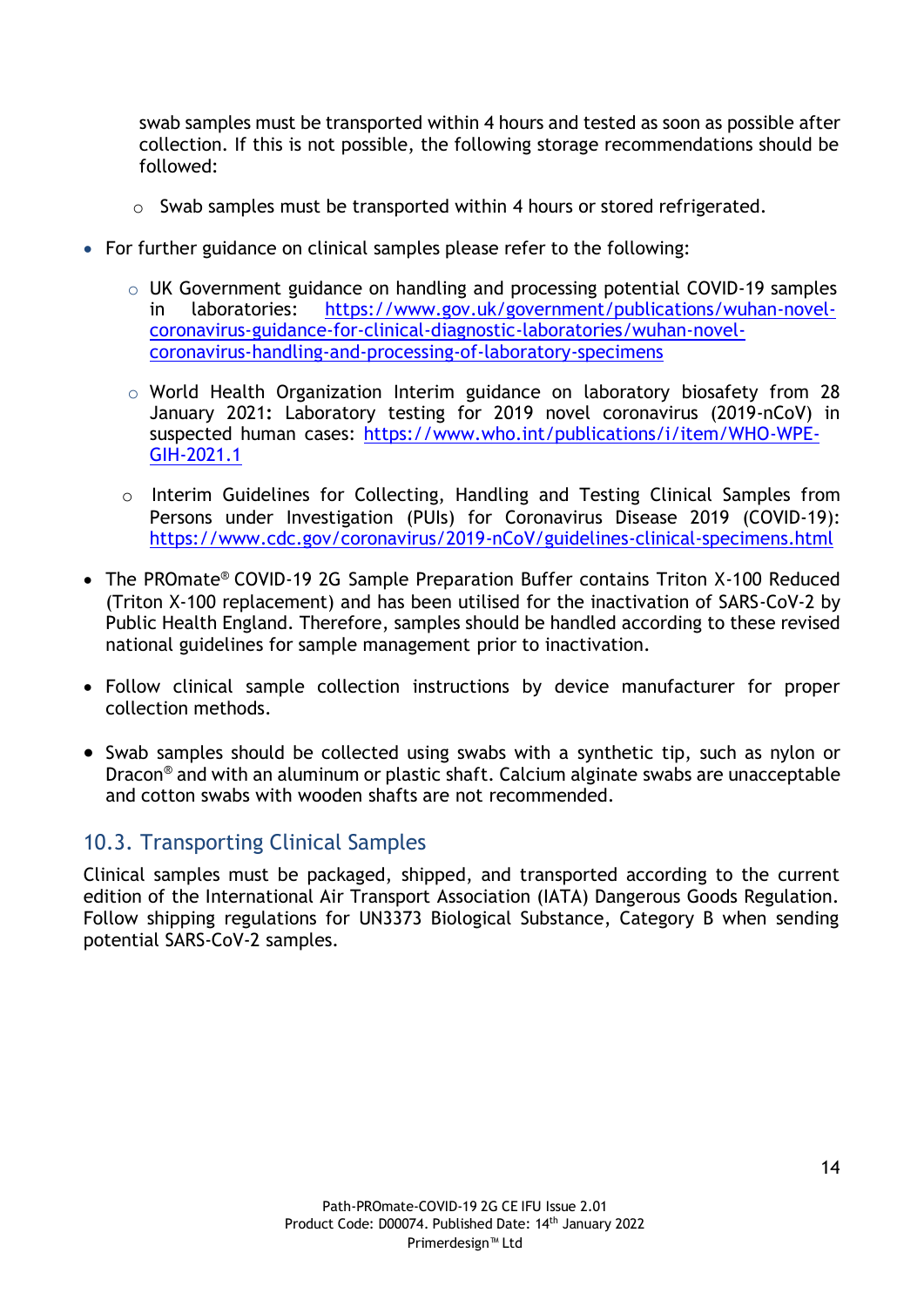## <span id="page-14-0"></span>11. General Preparation

#### <span id="page-14-1"></span>11.1. Equipment preparation

- Clean and decontaminate all work surfaces, pipettes, centrifuges, and other equipment prior to use.
- Decontamination agents such as 10% bleach should be used to minimise the risk of nucleic acid contamination.

## <span id="page-14-2"></span>12. Assay Set Up

#### <span id="page-14-3"></span>12.1. Procedure Caution

The following instructions should be adhered to when handling clinical samples and reagents during procedure set-up with PROmate® COVID-19 2G in order ensure consistent, accurate results:

- Do not handle reactions tubes by their base as this may affect optical reading. Reaction tubes should be held by the rim/lid to avoid any contact with the sides of the tube.
- Tubes must not rest directly on the workbench; use racks for holding tubes wherever possible.
- Ensure the contents of the tubes are at the bottom of the wells prior to loading samples and prior to running on the instrument.
- Ensure absence of any bubbles in reaction tube prior to running the instrument. Failure to do so could result in errors in signal interpretation by the instrument.
- **Before** opening the positive control foil pouch, visually inspect for leakage. If there is evidence of leakage inside the bag, **DO NOT OPEN** and use a replacement positive control to avoid contamination.
- Visually inspect all reaction tubes for air bubbles prior to running PROmate® COVID-19 2G. Failure to do so could result in errors in signal interpretation by the instrument.

For total user flexibility there are **two separate** workflows for using PROmate® COVID-19  $2G:$ 

- Processing of samples **outside** of a Class II Microbiological Safety Cabinet protocol in **Section 12.2.**
- Processing of samples **inside** a Class II Microbiological Safety Cabinet– protocol in **Section 12.3.**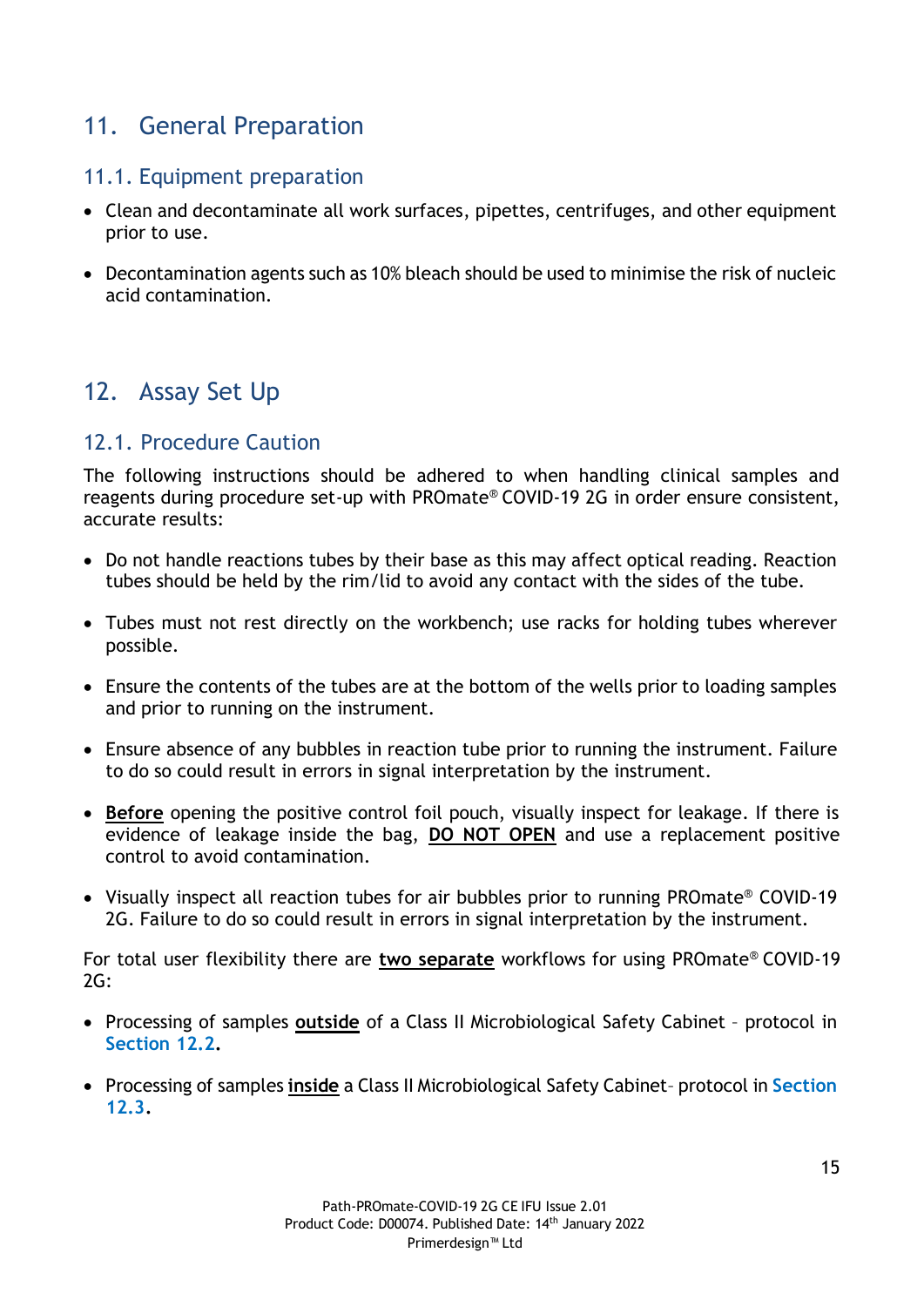Please follow the appropriate protocol for your workflow stream as listed below. It is important that the correct workflow is followed to ensure user safety and total viral inactivation before sample manipulation prior to PCR set-up.

#### <span id="page-15-0"></span>12.2. Swab Sample Processing Outside of a Category II Biosafety Cabinet

#### **Sample collection**

- a. Add one lyophilised RNase inhibitor with IC and red bead to the Sample Preparation Buffer tube to be used. The bead within is coloured red; this provides easy identification that the inhibitor has been added.
- b. Place patient swab in assigned Sample Preparation Buffer tube and break to fit inside the tube (**optional:** use scissors to cut swab to length appropriately, if necessary). Close lid with swab inside. **If using scissors, ensure they are decontaminated with 70% alcohol (ethanol or isopropanol) in between each sample.**
- c. Once all samples have been resuspended, leave the Sample Preparation Buffer tubes at room temperature for at least **5 minutes**. This is necessary for total SARS-CoV-2 inactivation.
- d. The sample resuspension and inactivation (a-c) must take place at the point of sample taking.

#### **Sample processing**

- e. Label the sample appropriately to ensure patient sample traceability.
- f. Repeat step e for all patient samples to be processed.
- g. Open frozen PROmate® Pack 2 and defrost:
	- Magazine with PCR reaction tubes. Ensure liquid content is at the bottom of the tubes.
	- Positive control tube. DO NOT open pouch.
	- Negative control tube.
- h. Vortex each Sample Preparation Buffer tube thoroughly to release swab contents into solution.
- i. Once ambient incubation is complete, remove the foil on a PCR reaction tube and transfer 5 µl of the relevant patient Sample Preparation Buffer tube into the designated PCR reaction tube. Seal with provided cap.
- j. Repeat step (h) and (i) for all samples.
- k. Add 5 µl of the Negative Control (red lid) into the PCR reaction negative control tube (position N) and seal.
- l. Inspect the Positive Control pouch, and if no leakage present, open, remove the tube and ensure the liquid content is at bottom of the tube. Place in position "P" of the magazine. DO NOT open the Positive control PCR tube.
- m. **Flick the magazine to remove any bubbles or use microcentrifuge**.
- n. Place magazine in correct orientation to genesig<sup>®</sup> q32. When operating with a partial run (i.e., NOT complete magazines), use blank 0.1 ml PCR tubes to fill gaps and balance the lid on the instrument.
- o. Start the run protocol using the provided template file.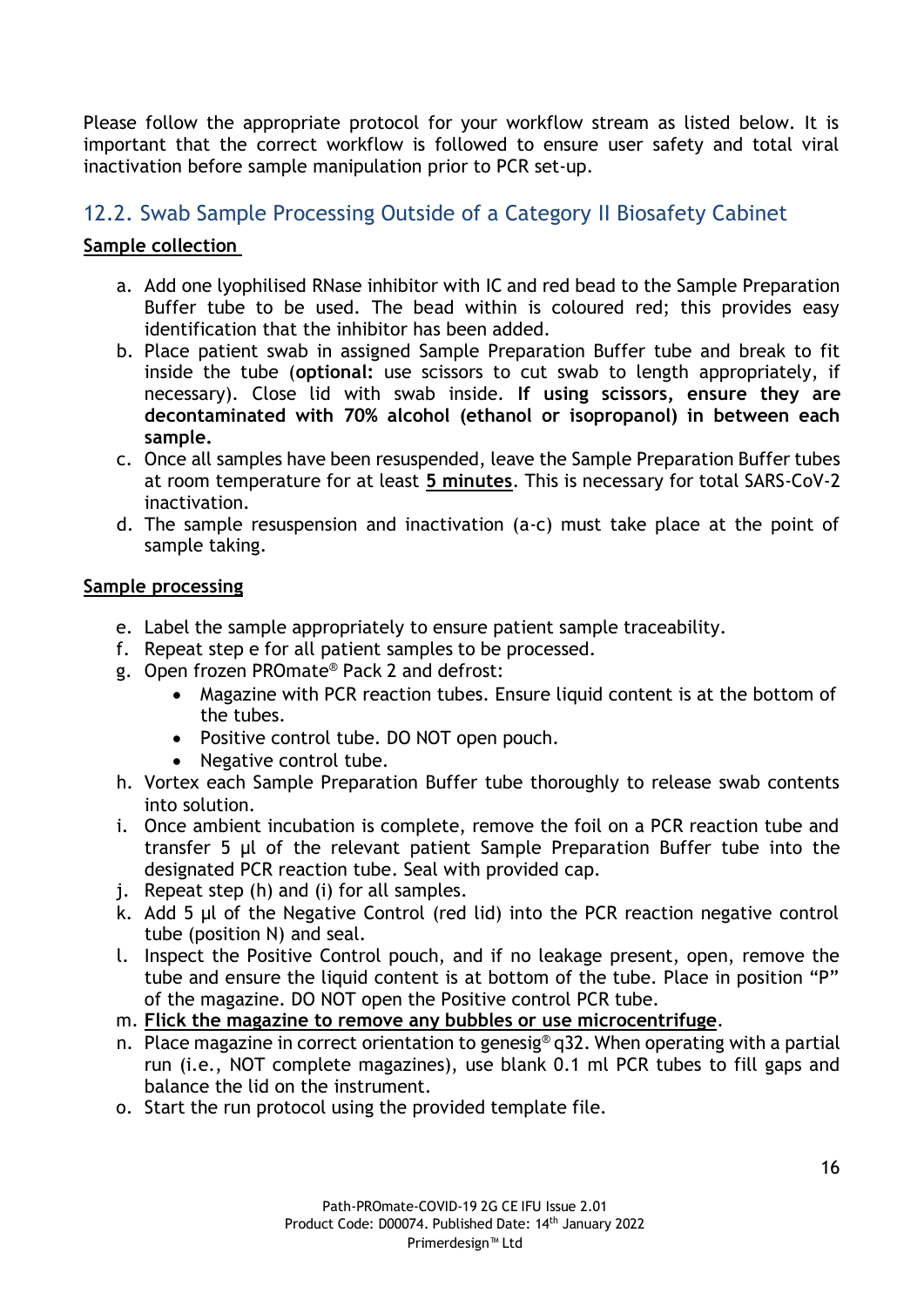#### <span id="page-16-0"></span>12.3. Swab Sample Processing with a Category II Biosafety Cabinet

- a. Add one lyophilised RNase inhibitor with IC and red bead to each Sample Preparation Buffer tube to be used, close and invert to mix. The bead within is coloured red; this provides easy identification that the inhibitor has been added.
- b. Inside of the category II class biosafety cabinet, place patient swab in assigned Sample Preparation Buffer tube and twirl to release the swab contents into suspension. Upon removal of swab, squeeze head against side of tube to release liquid. Close lid and vortex thoroughly.
- c. Label the sample appropriately to ensure patient sample traceability.
- d. Repeat steps (b) and (c) for all patient samples to be processed.
- e. Once all samples have been resuspended, leave the Sample Preparation Buffer tubes at room temperature for at least **5 minutes**. This is necessary for total SARS-CoV-2 inactivation.
- f. Open frozen PROmate® Pack 2 and defrost:
	- Magazine with PCR reaction tubes. Ensure liquid content is at the bottom of the tubes.
	- Positive control tube. DO NOT open pouch.
	- Negative control tube.
- g. Once ambient incubation is completed samples can be handled outside of the Category II biosafety cabinet. Remove the foil on a PCR reaction tube and transfer 5 µl of the relevant patient sample from Sample Preparation Buffer tube into the designated PCR reaction tube. Seal with provided cap.
- h. Repeat step (g) for all samples.
- i. Add 5 µl of the Negative Control (red lid) into the PCR reaction negative control tube (position N) and seal.
- j. Inspect the Positive Control pouch, and if no leakage present, open, remove the tube and ensure the liquid content is at bottom of the tube. Place in position "P" ofthe magazine. DO NOT open the Positive control PCR tube.
- k. **Flick to remove any bubbles in the q32 magazine or use microcentrifuge.**
- l. Place magazine in correct orientation into the genesig<sup>®</sup> q32. When operating with a partial run (i.e., NOT complete magazines), use blank 0.1 ml PCR tubes to fill gaps and balance the lid on the instrument.
- m. Start the run protocol using the provided template file.

#### <span id="page-16-1"></span>12.4. Programming the Real-Time PCR Instrument

Please refer to the following manual for additional information on using the instrument: genesig® q32 gen 2 (Primerdesign™, Novacyt, software version 1.2.2 (2<sup>nd</sup> gen)). Cycling conditions are provided in template run file: [2G PROmate q32 template]

## <span id="page-16-2"></span>13. Interpretation of Results Using PROmate® COVID-19 2G

#### <span id="page-16-3"></span>13.1. Acceptance Criteria of Controls on genesig® q32

Before interpreting sample results, it is necessary to verify the success of the run. If the following criteria are not satisfied, then testing needs to be repeated: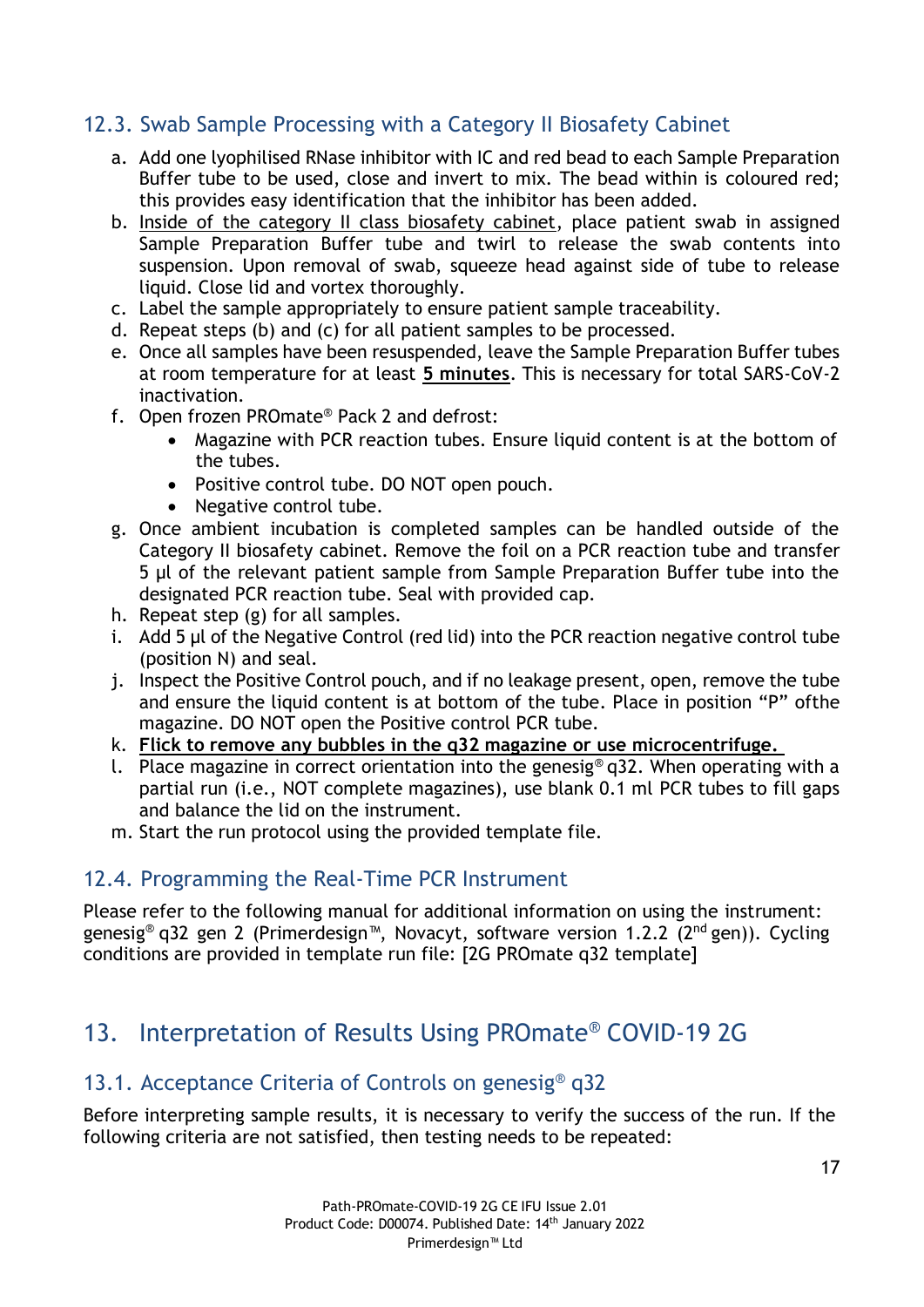- Negative Control is free from amplification in the FAM, HEX and Cy5 channels\*.
- PCT produces a Cq of between 14-25 in the FAM and Cy5 channels.

\* If the Negative Control does produce positive amplification in the FAM/HEX/Cy5 channels, the FAM/HEX/Cy5 Cq value produced by the patient sample should be >5 Cq earlier than the FAM/HEX/Cy5 Cq value of the Negative Control (i.e., if patient sample FAM/HEX/Cy5 Cq = 30, Negative Control FAM/HEX/Cy5 Cq  $\geq$ 35 is acceptable) in order to proceed with the interpretation of patient sample results using the genesig® q32.If the patient sample produces a FAM/HEX/Cy5 Cq <5 Cq earlier than the Negative Control Cq (e.g if patient sample FAM/HEX/Cy5 Cq = 30, Negative Control FAM/HEX/Cy5 Cq = 32) then the results should not be analysed due to contamination.

#### <span id="page-17-0"></span>13.2. Interpretation of results using genesig® q32

If all the control acceptance criteria are fulfilled, then each sample can be assessed with the below criteria if using PROmate® COVID-19 2G with the genesig® q32.

Please manually inspect amplification curves for all samples assigned a Cq value to verify the positive amplification.

| ORF1ab<br><b>FAM</b><br>$(465 - 510)$ | Nsp16<br>Cv5<br>$(618-660)$ | $\overline{\mathsf{C}}$<br><b>HEX</b><br>$(533 - 580)$ | <b>Result</b>                            |
|---------------------------------------|-----------------------------|--------------------------------------------------------|------------------------------------------|
| Cq < 38.14                            | $Cq (+)$                    | $Cq (+) / (-)$                                         | SARS-CoV-2 Positive*                     |
| Cq < 38.14                            | $Cq(-)$                     | $Cq (+) / (-)$                                         | <b>SARS-CoV-2 Positive*</b>              |
| Cq $(-)$ or Cq $> 38.14$              | $Cq (+)$                    | $Cq (+) / (-)$                                         | SARS-CoV-2 Positive*                     |
| Cq (-) or Cq > $38.\overline{14}$     | $Cq(-)$                     | $Cq \leq 35$                                           | SARS-CoV-2 Negative**                    |
| Cq (-) or Cq $> 38.14$                | Cq (-)                      | $Cq (-)$ or $Cq > 35$                                  | Result invalid, repeat testing of sample |

**\*** This assay has a Limit of Blanks (LoB) established for the FAM channel at Cq 38.14 (see **Section 15.2**). For a sample to be considered positive for SARS-CoV-2, a Cq below 38.14 should be observed in FAM channel and/or any Cq should be observed in Cy5 channel.

**\*\*** If there is no amplification in the FAM or Cy5 channels for a test sample, to confirm the result is valid as SARS-CoV-2 negative, there should be an amplification Cq ≤35 in the HEX channel for the IC. This confirms that amplification has not been inhibited.

## <span id="page-17-1"></span>14. Limitations of the Procedure

- The procedures in this IFU must be followed as described. Any deviations may result in assay failure or erroneous results.
- Good laboratory practice is required to ensure the performance of the kit. Components should be monitored for contamination and any components thought to have become contaminated should be discarded as standard laboratory waste in a sealed pouch or zip-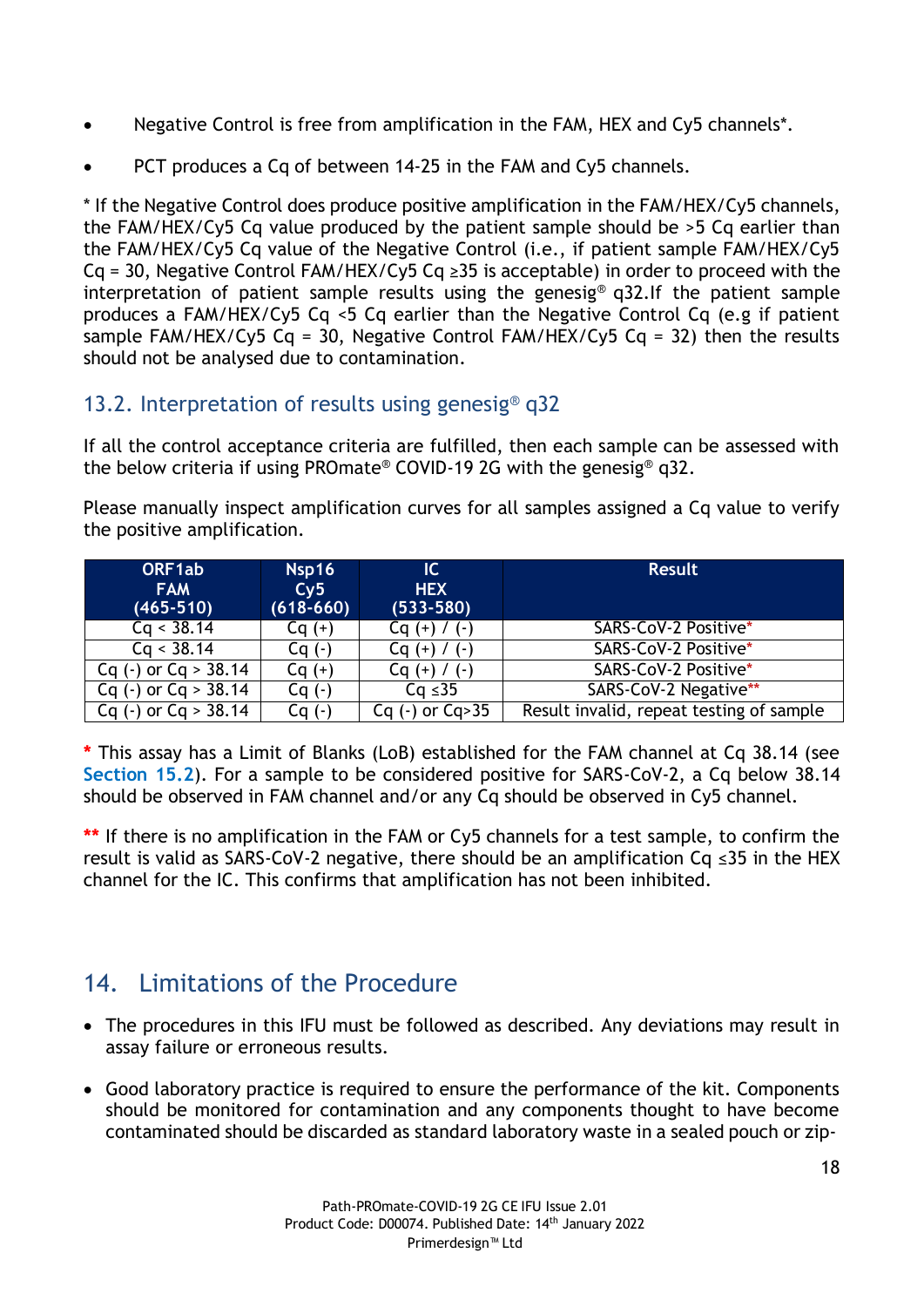lock plastic bag.

- As with any molecular test, mutations within the target sequence of SARS-CoV-2 could affect the PROmate® COVID-19 2G primer and/or probe binding, resulting in failure to detect the virus.
- False negative results may be caused by:
	- o Unsuitable collection, handling and/or storage of samples.
	- o Sample outside of viremic phase.
	- o Failure to follow procedures in this handbook.
- False positive results may be caused by:
	- o Unsuitable handling of samples containing high concentration of SARS-CoV-2 viral RNA or Positive Control Template.
	- o Unsuitable handling of amplified product.
- All results should be interpreted by a health care professional in the context of patient medical history and clinical symptoms.
- This test cannot rule out diseases caused by other pathogens.
- A negative result for any PCR test does not conclusively rule out the possibility of infection with SARS-CoV-2.

## <span id="page-18-0"></span>15. Performance Evaluation

#### <span id="page-18-1"></span>15.1. Analytical Sensitivity

The limit of detection (LoD) is defined as the lowest concentration of the analyte that can be reliably detected with >95% confidence using PROmate® COVID-19 2G on the genesig® q32 Real-Time PCR system. The tentative LoD was established by contriving Sample Preparation Buffer tubes with extracted SARS-CoV-2 whole viral genome RNA at 5 concentrations: 5 copies/µl, 1 copy/µl, 0.5 copies/µl, 0.25 copies/µl and 0.05 copies/µl in the qPCR tube. This was done over two batches of PROmate® COVID-19 2G over three days. Each contrivance level was tested in replicates of 5 and the tentative LoD was established as the lowest concentration where all replicates gave positive amplification for both batches over all three days.

The tentative LoD was verified by running 20 replicates of the tentative LoD concentration and two concentrations slightly below. The LoD would then be confirmed as the lowest concentration that could be detected with >95% confidence. The results can be seen in the table below.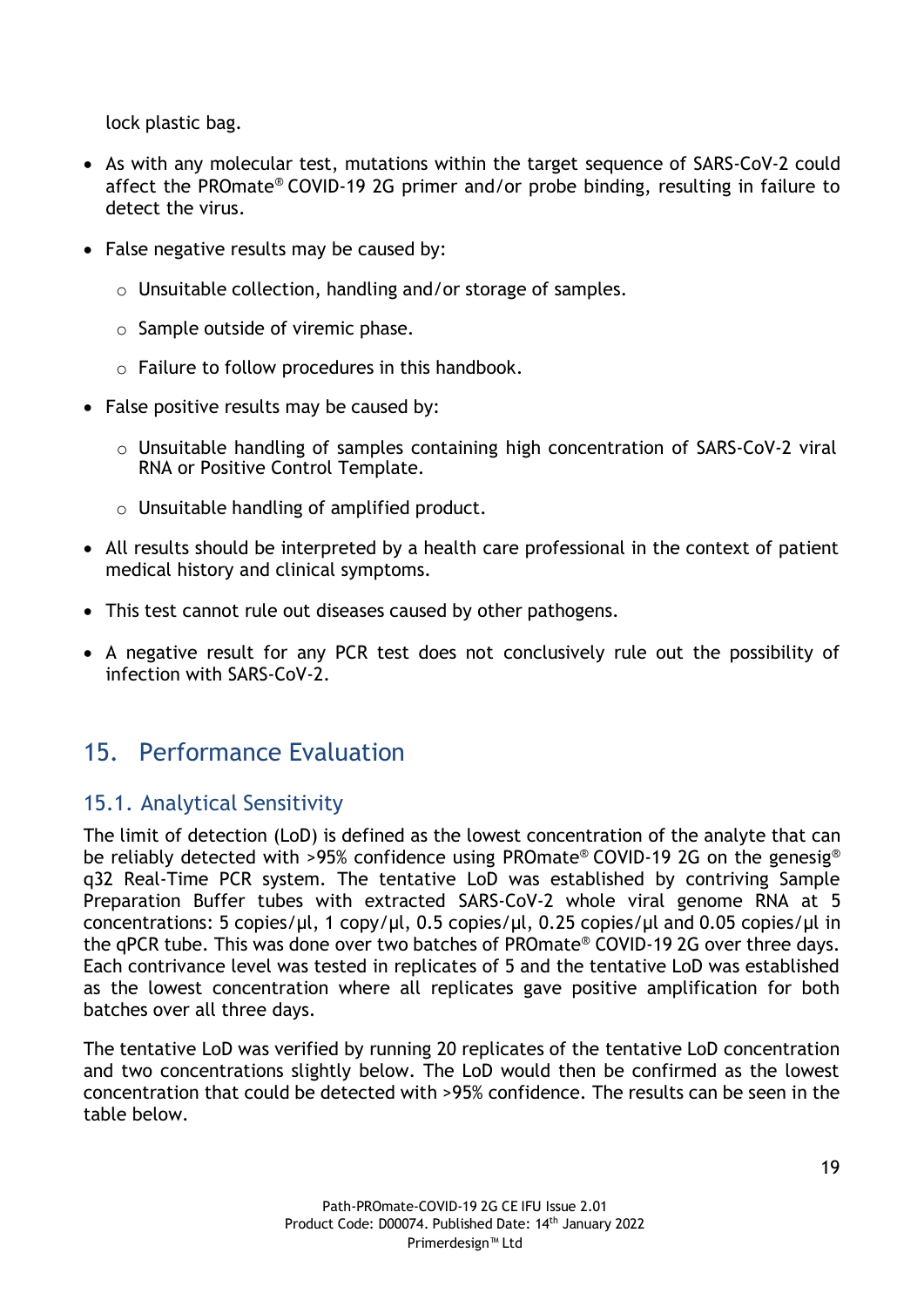| <b>Target concentrations/replicates</b>                 |                                                   | ORF1ab (FAM)               |                                 | <b>Nsp16 (Cy5)</b>   |                                 | IC (HEX)             |                   |
|---------------------------------------------------------|---------------------------------------------------|----------------------------|---------------------------------|----------------------|---------------------------------|----------------------|-------------------|
| Conc. in<br>Sample Prep<br><b>Buffer</b><br>(copies/µl) | Conc. in<br><b>PCR</b><br>reaction<br>(copies/µl) | <b>Total</b><br>replicates | <b>Detection</b><br>rate $(\%)$ | Mean<br>Cq<br>(STDV) | <b>Detection</b><br>rate $(\%)$ | Mean<br>Cq<br>(STDV) | Mean Cq<br>(STDV) |
|                                                         | 0.25                                              | 20                         | 100%                            | 34.41<br>(0.65)      | 100%                            | 33.86<br>(0.45)      | 19.75<br>(0.26)   |
| 0.6                                                     | 0.15                                              | 20                         | 100%                            | 35.02<br>(0.65)      | 100%                            | 34.80<br>(0.49)      | 19.81<br>(0.19)   |
| 0.4                                                     | 0.1                                               | 20                         | 100%                            | 35.82<br>(0.68)      | 100%                            | 35.77<br>(0.51)      | 19.73<br>(0.44)   |

The data above demonstrates that the PROmate® COVID-19 2G assay detects 0.4 copies/μl in Sample Preparation tube ≥95% across all samples. This is therefore the limit of detection of the assay.

#### **15.1.1 Bridging to samples in VTM**

Although the PROmate® COVID-19 2G assay is designed to be used with dry anterior nasal swabs, we sought to ensure that clinical performance studies could be undertaken on samples stored in VTM, as these are commonly found in clinical labs. As such, SARS-CoV-2 genomic RNA was contrived into VTM. 40 µl of this VTM was then mixed with sample preparation buffer, left to incubate for 5 min, and then 5 µl of this mixture added into the PROmate cassette containing 15 µl of mastermix in each well.

As outlined in the table below, when 40 ul of contrived VTM was added to yield a contrivance level equivalent to 0.1 copies/ul in the PCR reaction, the LoD obtained with dry swabs was maintained.

|                                                     | <b>Target concentrations/replicates</b>           |                            | ORF1ab (FAM)                    | Nsp16 (Cy5)       | IC (HEX)         |                   |
|-----------------------------------------------------|---------------------------------------------------|----------------------------|---------------------------------|-------------------|------------------|-------------------|
| Conc. in Sample<br><b>PrepBuffer</b><br>(copies/µl) | Conc. in<br><b>PCR</b><br>reaction<br>(copies/µl) | <b>Total</b><br>replicates | <b>Detection</b><br>rate $(\%)$ | Mean Cq<br>(STDV) | MeanCq<br>(STDV) | Mean Cq<br>(STDV) |
| 0.6                                                 | 0.15                                              | 20                         | 100%                            | 35.35 (0.78)      | 34.80 (0.53)     | 20.90(0.15)       |
| 0.4                                                 | 0.1                                               | 20                         | 100%                            | 36.20(0.53)       | 35.57 (0.91)     | 19.58 (0.25)      |
| 0.2                                                 | 0.05                                              | 20                         | 75%                             | 36.54(0.90)       | 36.24(1.20)      | 19.39(0.17)       |

<span id="page-19-0"></span>Using SARS-CoV-2 genomic RNA extracted from a known positive clinical sample, the potential effect of the presence of 40 µl of VTM on assay performance was further tested across 5 orders of magnitude. Firstly, 45 anterior nasal swabs were swirled in 1 ml of Sample Preparation Buffer containing the RNase inhibitor/IC bead, whilst 15 anterior nasal swabs were swirled in Viral Transport Media (VTM). 500 µl of these samples were contrived with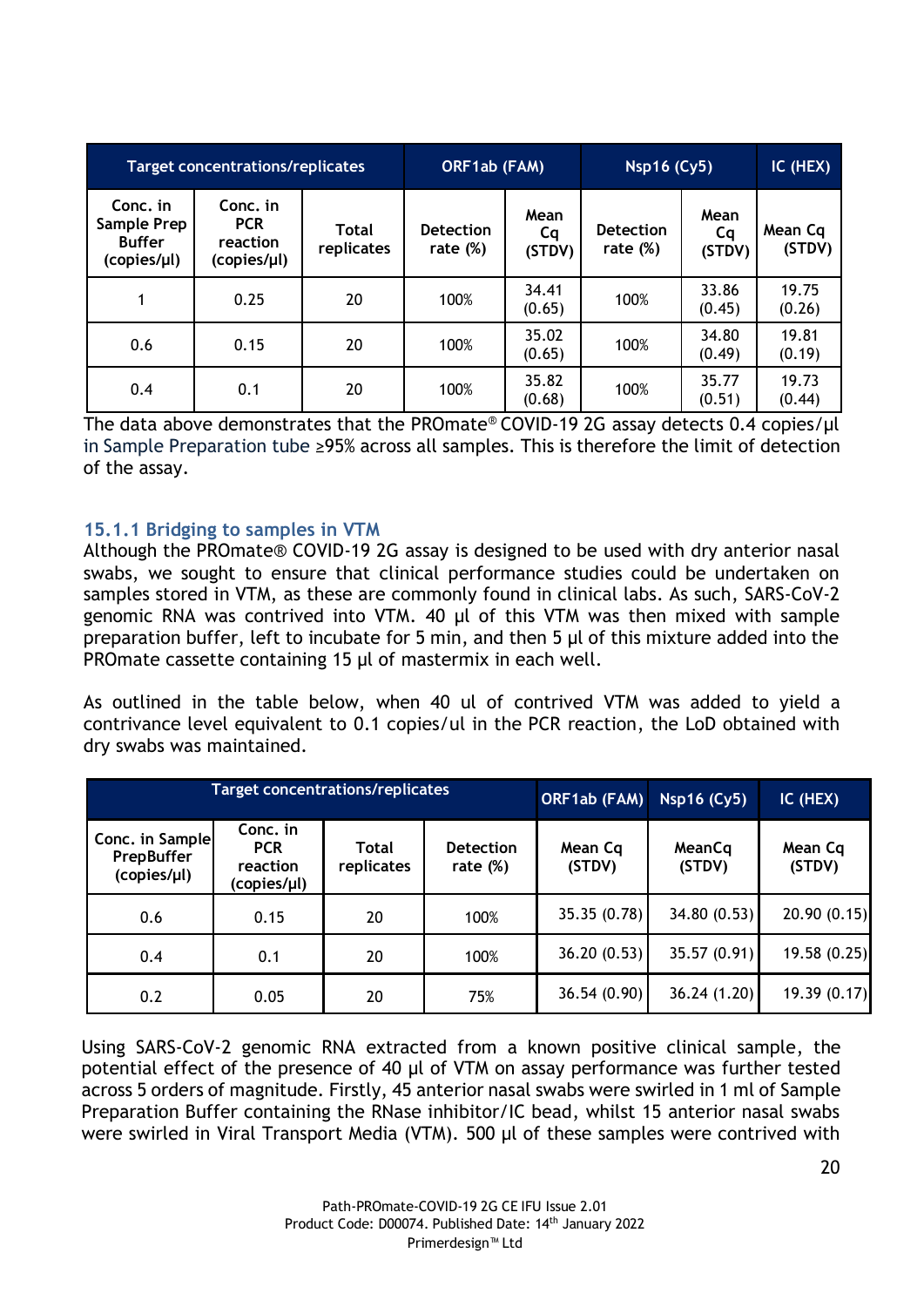5 µl of the neat extracted SARS-CoV-2 genomic RNA, or 5 µl of a set of four ten-fold dilutions. 40 µl of each sample (SPB or VTM) was then added into 1 ml of SPB, also prepared with the RNase inhibitor/IC bead. 5 µl of these mixtures were then loaded into the q32 magazine and the assay run on the q32 instrument.

The Cq of the replicate of each dilution was checked, with those on the FAM channel >38.14 removed from analysis as they are over the Limit of Blank (see section 15.2). The ability of the assay to determine a positive sample was the same whether prepared fully in SPB or in the presence of 40 µl of VTM.

| Conc. in PCR reaction (copies/µl) | Detection rate in SPB<br>only | Detection rate in samples<br>with 40 µl of VTM |
|-----------------------------------|-------------------------------|------------------------------------------------|
| Neat extracted RNA                | 100%                          | 100%                                           |
| 1:10 dilution                     | 100%                          | 100%                                           |
| 1:100 dilution                    | 100%                          | 100%                                           |
| 1:1,000 dilution                  | 100%                          | 100%                                           |
| 1:10,000 dilution                 | 66.7%                         | 66.7%                                          |

Furthermore, plotting the Mean Cq from the two assay channels of each dilution shows equivalent assay performance across 5 orders of magnitude, confirming that 40 µl of patient samples in VTM are suitable for the testing of clinical performance of the PROmate® COVID-19 2G assay (section 16).



Path-PROmate-COVID-19 2G CE IFU Issue 2.01 Product Code: D00074. Published Date: 14th January 2022 Primerdesign™ Ltd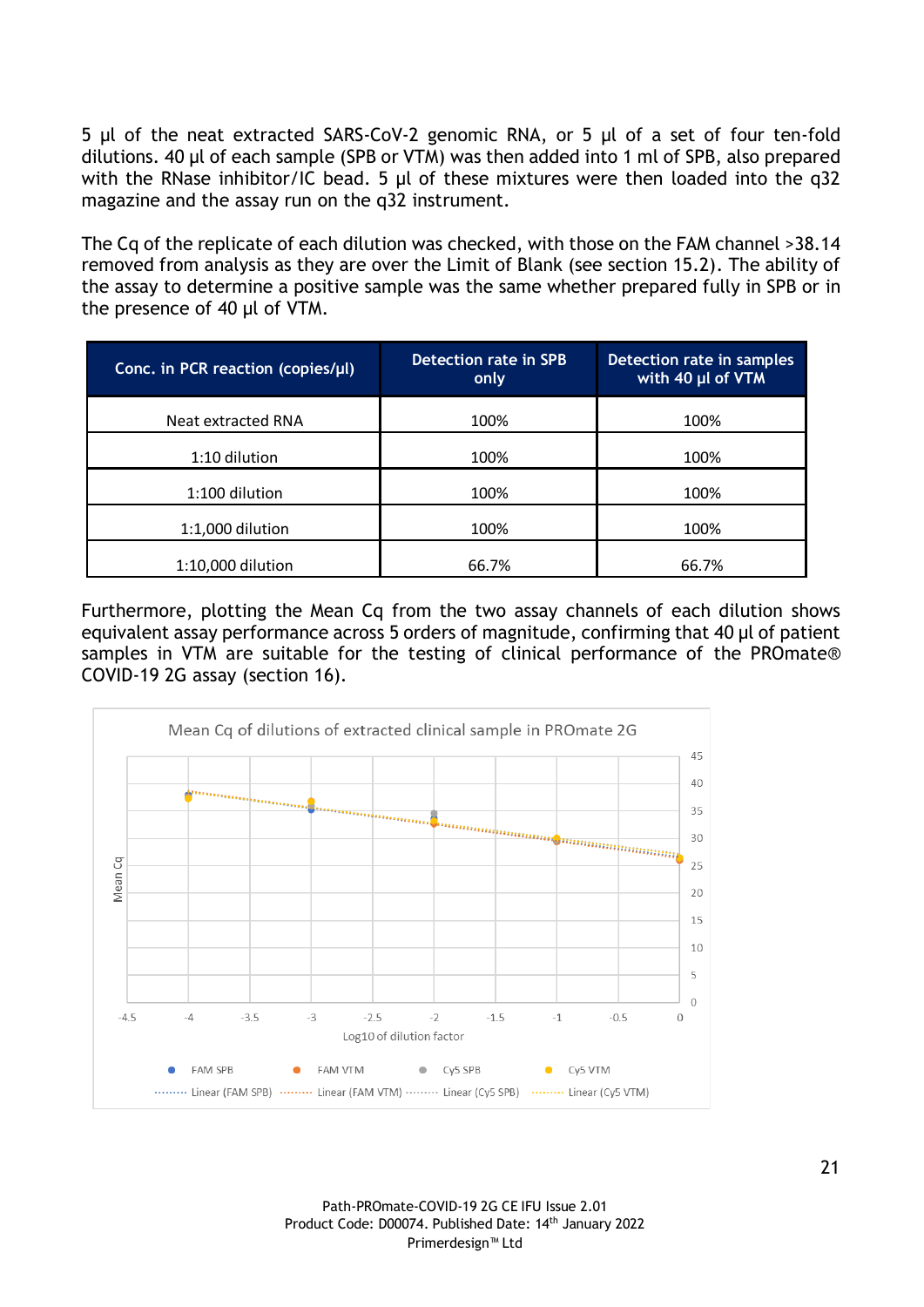#### 15.2. Limit of Blank

The Limit of Blank (LoB) is the highest apparent analyte concentration that is expected to be detected in the FAM channel only when replicates of blank sample containing no analyte are tested. Positive amplification of Cq higher than the LoB in the FAM channel will be concluded as negative.

The LoB was determined by analysing 30 negative samples each in two batches of PROmate® COVID-19 2G and the Cq values generated were used to determine what level of FAM amplification could be considered insignificant.

The LoB of the assay is 38.14 Cq and any Cq higher than this value in the FAM channel should be concluded as negative.

#### <span id="page-21-0"></span>15.3. Analytical Specificity

This study aims to assess the inclusivity and exclusivity for the PROmate® COVID-19 2G assay. Two methods assessed exclusivity (cross-reactivity). The first was via comprehensive *in silico* analysis and the second was to 'wet' test inactivated viruses and bacteria from related organisms. In addition, the *in silico* analysis also evaluated assay inclusivity.

#### **Inclusivity**

To ensure the COVID-19 primers/probe remain specific to detect SARS-CoV-2 genomes, Primerdesign's Bioinformaticians review the SARS-CoV-2 sequence submissions daily on the GISAID EpiCoV database. As of 15th of December 2021, *in silico* analysis confirms the COVID-19 assay primers and probe still show 99.8% and 99.9% detection with the 5,371,630 and 5,409,824 full length, good quality SARS-CoV-2 sequences at the ORF1ab and Nsp16 gene, respectively, as published on the GISAID EpiCoV database.

#### **Exclusivity**

Related pathogens and pathogens that are likely to be present in the clinical sample have been evaluated *in silico* to identify the homology between the primers/probe of the assay and the pathogens. This was done by using the NATtrol™ Respiratory Verification Panel.

Overall, the data demonstrates that the assay exhibits no cross-reactivity with any of the panel members chosen for this study and maintains the expected inclusivity and exclusivity criteria outlined in the Design Inputs of this study. *M pneumoniae* was reported as negative due to the Cq being >38.14 (above the LoB).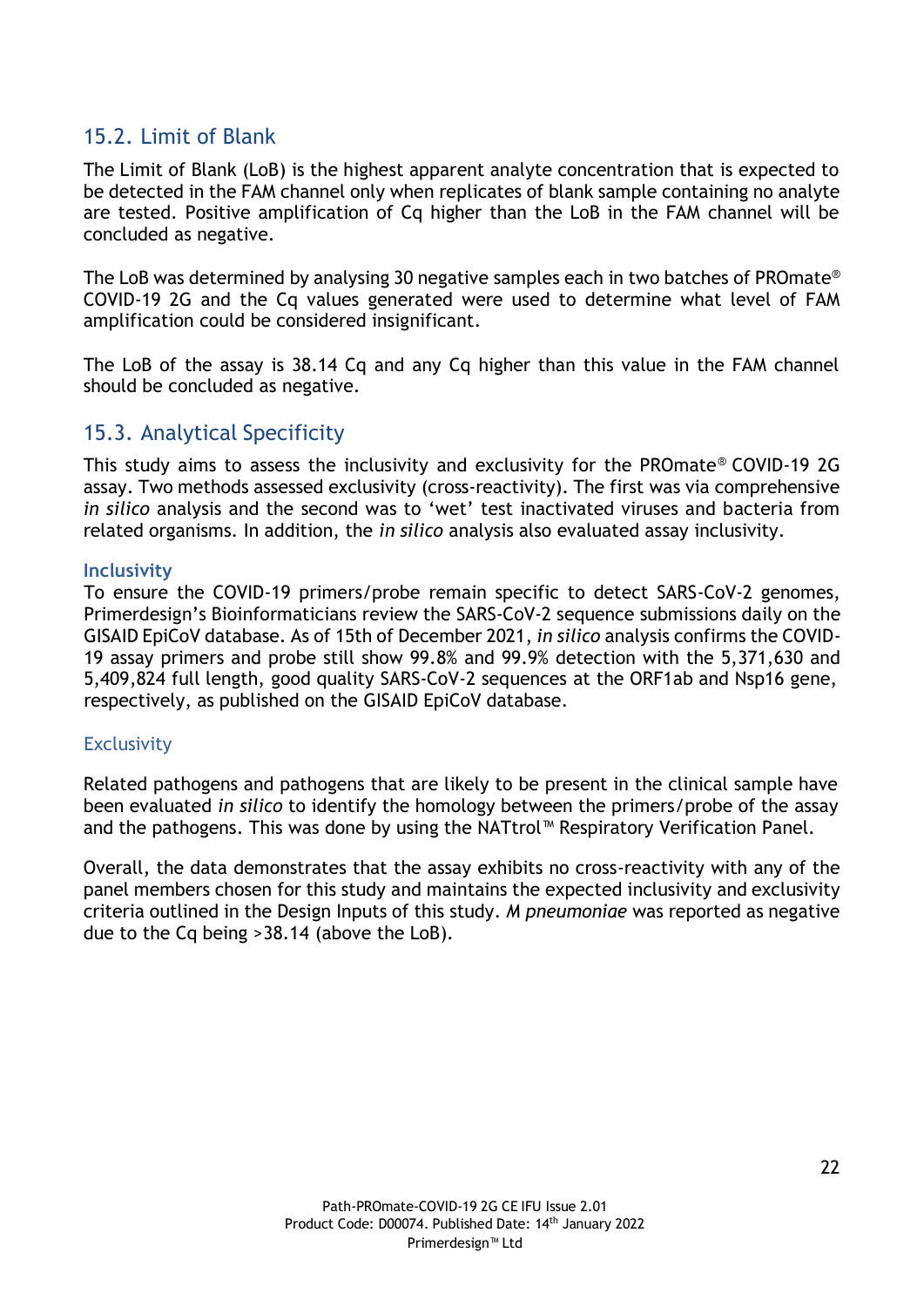| <b>Panel Member</b>      | <b>FAM Cq</b> | <b>HEX Cq</b> | Cy <sub>5</sub> Cq |
|--------------------------|---------------|---------------|--------------------|
| Influenza AH1            | N/A           | 26.36         | N/A                |
| Influenza AH3            | N/A           | 26.05         | N/A                |
| Influenza A H1N1pdm      | N/A           | 26.17         | N/A                |
| Influenza B              | N/A           | 26.95         | N/A                |
| <b>RSV A</b>             | N/A           | 25.91         | N/A                |
| Parainfluenza 1          | N/A           | 26.03         | N/A                |
| Parainfluenza 2          | N/A           | 26.36         | N/A                |
| Parainfluenza 3          | N/A           | 25.91         | N/A                |
| Parainfluenza 4          | N/A           | 26.01         | N/A                |
| <b>Adenovirus 3</b>      | N/A           | 25.16         | N/A                |
| Metapneumovirus          | N/A           | 31.83         | N/A                |
| <b>Rhinovirus</b>        | N/A           | 27.90         | N/A                |
| <b>Coronavirus OC43</b>  | N/A           | 29.89         | N/A                |
| <b>Coronavirus 229E</b>  | N/A           | 25.28         | N/A                |
| <b>Coronavirus NL63</b>  | N/A           | 25.95         | N/A                |
| <b>Coronavirus HKU-1</b> | N/A           | 25.44         | N/A                |
| <b>B.</b> pertussis      | N/A           | 26.17         | N/A                |
| C. pneumoniae            | N/A           | 26.43         | N/A                |
| M. pneumoniae            | 38.30*        | 25.86         | N/A                |
| <b>Negative Control</b>  | N/A           | 25.71         | N/A                |
| SARS-CoV-2               | 25.64         | 26.98         | 25.06              |

\*Reported as negative due to Cq > 38.14 (LoB)

#### 15.4. Accuracy

Diagnostic accuracy of the PROmate® COVID-19 2G assay was determined by generating a Positive Percentage Agreement (PPA), Negative Percentage Agreement (NPA) and Overall Percentage Agreement (OPA). Samples were tested blind with PROmate® COVID-19 2G and compared with the contrivance status (30 positives and 30 negatives in total) to produce the percentage agreements and 95% Confidence Intervals (CI). Samples were contrived with SARS-CoV-2 whole genome extracted RNA at 5x Limit of Detection (LoD). The OPA, PPA, NPA and the 95% CIs are detailed in the tables below.

#### **Results for the blind contrivance accuracy study using PROmate® COVID-19 2G.**

|                                                                 |                 | <b>Contrivance Status</b> |                 |       |  |
|-----------------------------------------------------------------|-----------------|---------------------------|-----------------|-------|--|
|                                                                 |                 | <b>Positive</b>           | <b>Negative</b> | Total |  |
| <b>Candidate method</b><br>(PROmate <sup>®</sup> COVID-<br>192G | <b>Positive</b> | 30                        |                 |       |  |
|                                                                 | <b>Negative</b> |                           | 29              | 29    |  |
|                                                                 | Total           | 30                        | 30              | 60    |  |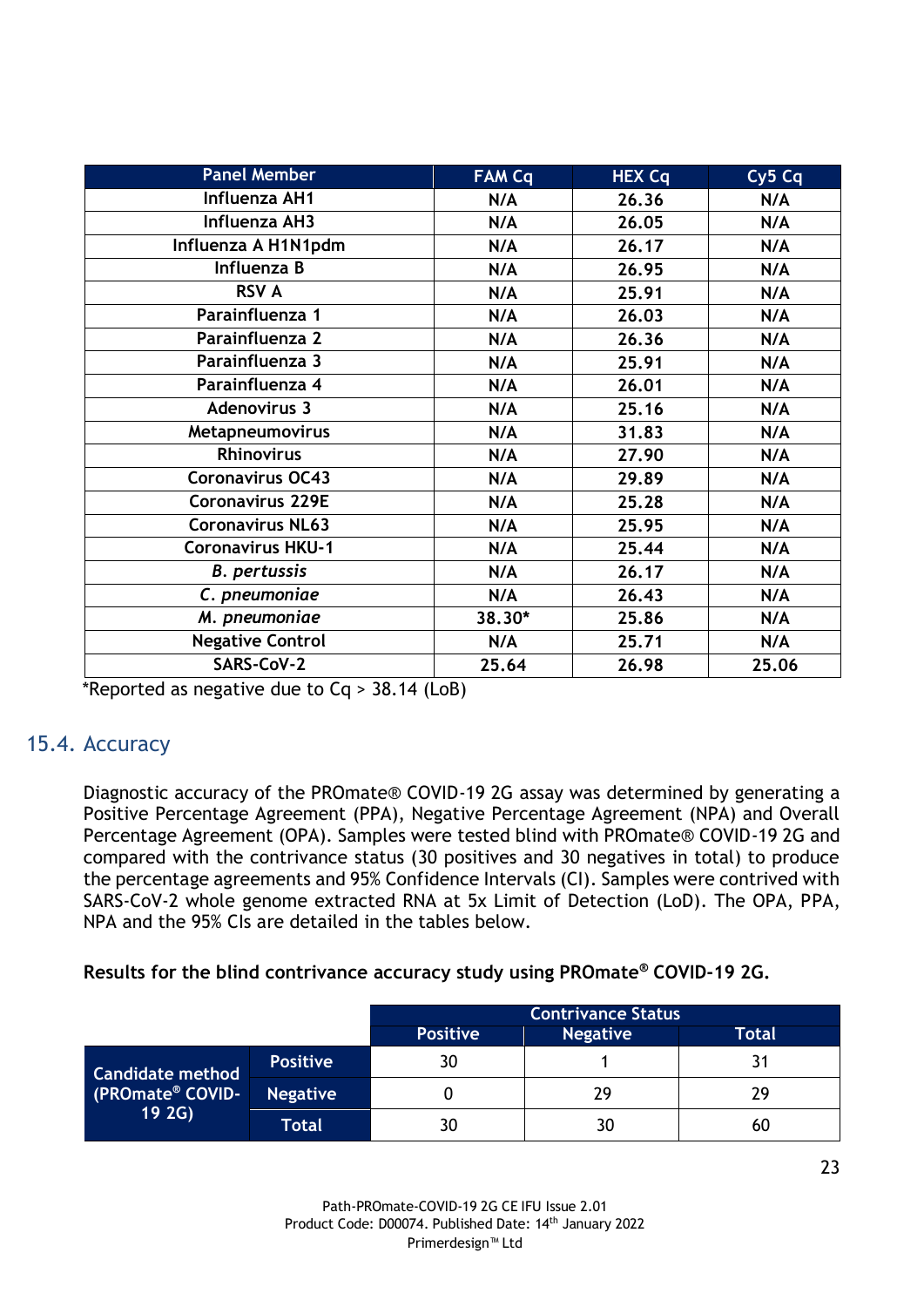| <b>Agreement</b> Level |      | 95% CI                   |
|------------------------|------|--------------------------|
| <b>OPA</b>             |      | $98.3\%$   91.2% - 99.7% |
| <b>PPA</b>             | 100% | $88.7\% - 100.0\%$       |
| <b>NPA</b>             |      | $96.7\%$   83.3% - 99.4% |

Overall, the percentage agreements for the PROmate® 2G kit are above the required specification of 90% on the genesig<sup>®</sup> q32 Real-Time PCR instrument.

#### <span id="page-23-0"></span>15.5. Interfering Substances

The effects of potential exogenous and endogenous interfering substances present within anterior nasal samples on PROmate® COVID-19 2G was assessed. Changes in the assay performance were analysed by comparing Cq values of samples containing the potential interfering substances and samples without them. From all the substances analysed (see table below), only blood significantly interfered with PROmate® COVID-19 2G assay, with a delay in the Cy5 channel. Therefore, it is recommended that if a swab has visible blood on it, it should be discarded, and a new sample taken.

#### **Table of Interfering Substances and the tested concentrations**

| <b>Interfering Substance</b>     | <b>Tested concentration</b> |
|----------------------------------|-----------------------------|
| Nasal Corticosteroid (Dynamista) | $2.38$ mg/ml                |
| <b>Nasacort</b>                  | 4.739%                      |
| <b>Blood</b>                     | $\overline{0.007}$ g/ml     |
| Tobramycin                       | $0.028$ mg/ml               |
| Guaifenesin                      | $0.004$ mg/ml               |
| Dexamethasone                    | 1.450 µmol/L                |
| Oseltamivir                      | $3.8x10^{-4}$ mg/ml         |
| Oxymetazoline                    | $5.7 \times 10^{-9}$ mg/ml  |
| Mulpirocin                       | $1.422 \mu g/ml$            |
| Fluticasone                      | $\overline{0.047}$ mg/ml    |
| Mucin                            | $\overline{0.190}$ mg/ml    |

#### <span id="page-23-1"></span>15.6. Precision

Assessment of repeatability (intra-run) and reproducibility (inter-run) of PROmate® COVID-19 2G was performed by contriving with a known copy number of extracted whole viral genome SARS-CoV-2 RNA. Precision was performed on three batches of the assay, each at three contrivance levels, reproducing a high, medium and low viral load sample:

- High viral load sample: 6 copies/μl (15x LoD\*)
- Medium viral load sample: 4 copies/μl (10x LoD<sup>\*</sup>)
- Low viral load sample: 2 copies/μl (5x LoD\*)

\*Contrivance level concentrations are copies/µl in the sample prep buffer and were based on the analytical sensitivity of the assay from **Section 15.1**.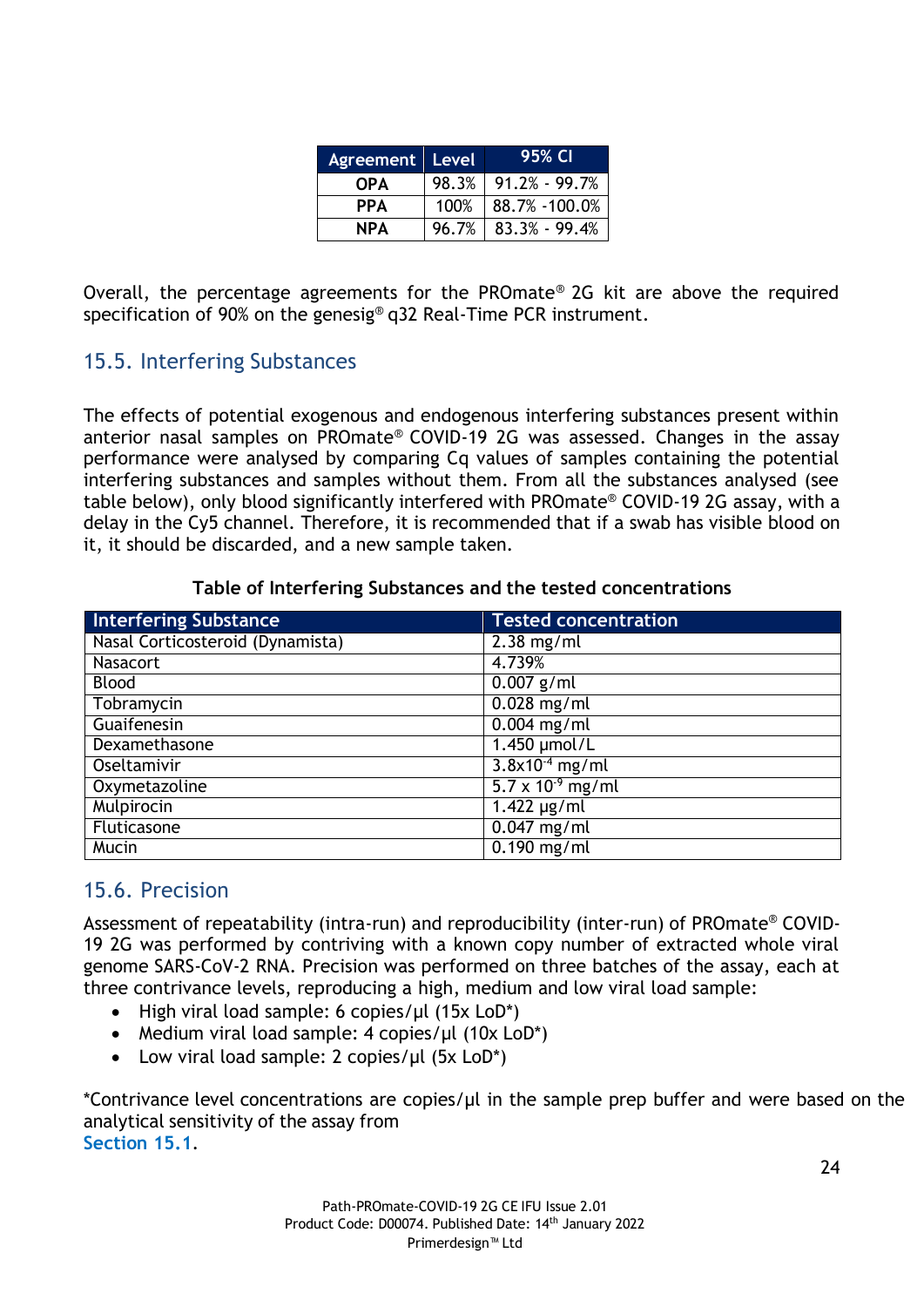Variance was assessed from operators, instruments and day of testing. Two different operators performed the study over two days with two genesig® q32 Real-Time PCR instruments and a total of 10 replicates were obtained for each contrivance level.

The precision was measured by reporting the % Coefficient of Variance (%CV) for the SARS-CoV-2 targets in the FAM and Cy5 channels and the IC in the HEX channel. The assay achieved an accepted industrial standard of below 9% CV for the SARS-CoV-2 targets for all 3 batches and all variances. Although two batches showed higher variability for the IC in the HEX channel, this can be attributed to potential inhibition from the extracted SARS-CoV-2 viral RNA template that was contrived into the Sample Preparation tube. Level of inhibition could vary between samples, causing higher variation in the Cq of the internal control and is not a direct indication of the precision of the assay itself.

**Summary of repeatability and reproducibility for the PROmate® COVID-19 2G assay (FAM, HEX, Cy5 channels, 3 batches)**

|                                                                |                          | $(1.781)$ $(1.27)$ $(9)$ $(0.10)$ $(1.00)$ $(0.00)$ $(0.00)$<br>Coefficient of variance (%) for PROmate® COVID-19 2G<br>Batch 1 |                  |                |           |
|----------------------------------------------------------------|--------------------------|---------------------------------------------------------------------------------------------------------------------------------|------------------|----------------|-----------|
| Conc. in<br><b>Sample Prep</b><br><b>Buffer</b><br>(copies/µl) | <b>Target</b><br>channel | <b>Repeatability</b>                                                                                                            | Inter-Instrument | Inter-operator | Inter-day |
|                                                                | <b>FAM</b>               | 1.66                                                                                                                            | 5.81             | 5.68           | 5.33      |
| 6                                                              | <b>HEX</b>               | 1.82                                                                                                                            | 9.44             | 8.90           | 7.15      |
|                                                                | Cy5                      | 0.66                                                                                                                            | 4.18             | 4.30           | 3.63      |
|                                                                | <b>FAM</b>               | 0.72                                                                                                                            | 4.60             | 4.41           | 4.82      |
| 4                                                              | <b>HEX</b>               | 0.93                                                                                                                            | 6.68             | 6.16           | 6.15      |
|                                                                | Cy5                      | 0.85                                                                                                                            | 4.87             | 4.69           | 4.99      |
|                                                                | <b>FAM</b>               | 1.58                                                                                                                            | 5.48             | 5.90           | 5.66      |
| $\overline{2}$                                                 | <b>HEX</b>               | 1.25                                                                                                                            | 6.43             | 6.92           | 8.14      |
|                                                                | Cy5                      | 1.07                                                                                                                            | 5.03             | 4.86           | 4.88      |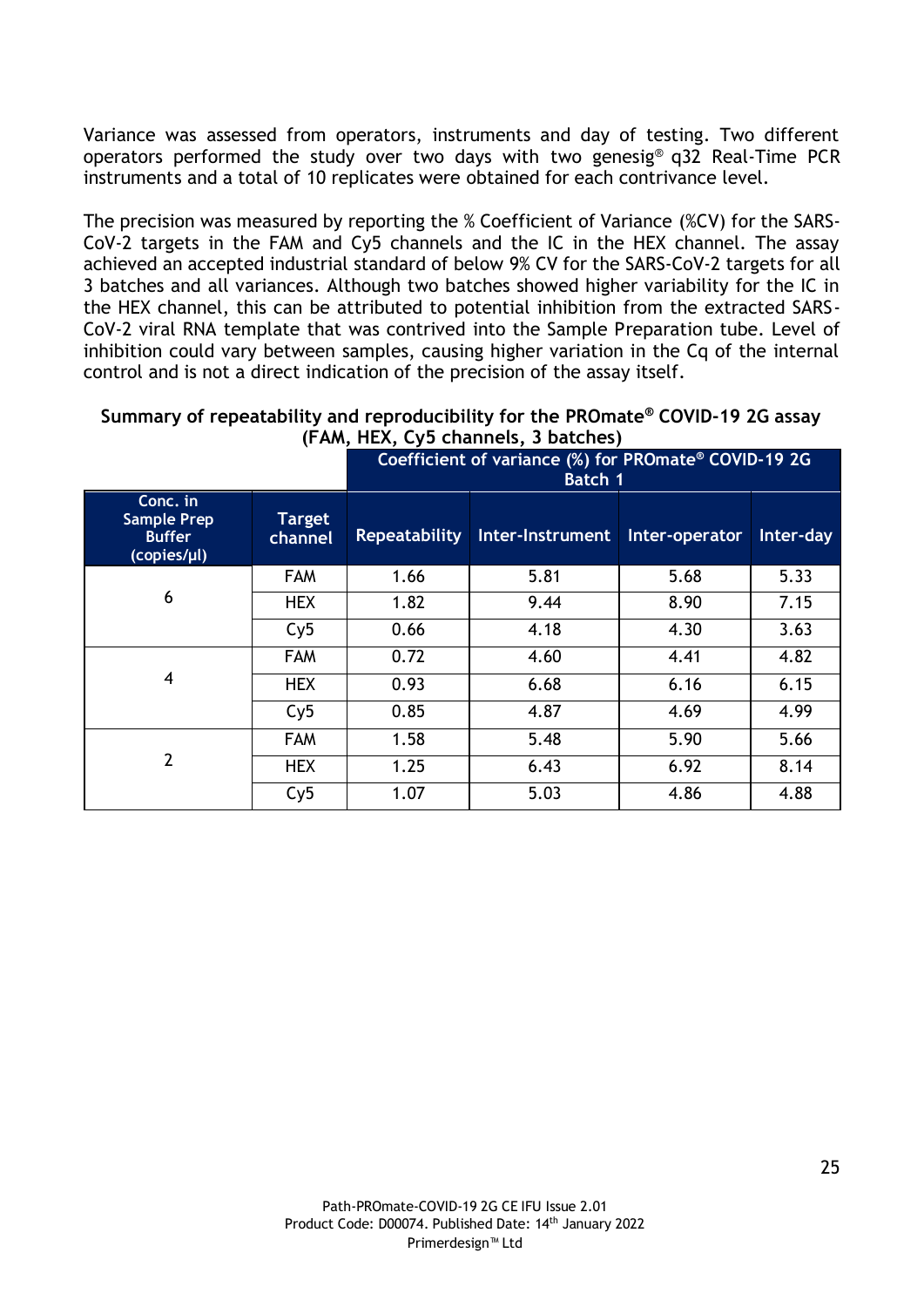|                                                                |                          | Coefficient of variance (%) for PROmate® COVID-19 2G<br><b>Batch 2</b> |                  |                |           |
|----------------------------------------------------------------|--------------------------|------------------------------------------------------------------------|------------------|----------------|-----------|
| Conc. in<br><b>Sample Prep</b><br><b>Buffer</b><br>(copies/µl) | <b>Target</b><br>channel | <b>Repeatability</b>                                                   | Inter-Instrument | Inter-operator | Inter-day |
|                                                                | <b>FAM</b>               | 0.47                                                                   | 3.26             | 3.52           | 4.41      |
| 6                                                              | <b>HEX</b>               | 1.21                                                                   | 6.92             | 7.31           | 8.04      |
|                                                                | Cy5                      | 0.66                                                                   | 3.91             | 3.90           | 4.70      |
|                                                                | <b>FAM</b>               | 1.22                                                                   | 5.39             | 5.17           | 5.34      |
| $\overline{\mathbf{4}}$                                        | <b>HEX</b>               | 2.37                                                                   | 10.13            | 9.49           | 9.96      |
|                                                                | Cy5                      | 1.38                                                                   | 5.67             | 5.25           | 5.56      |
|                                                                | <b>FAM</b>               | 1.21                                                                   | 4.97             | 5.12           | 5.42      |
| $\overline{2}$                                                 | <b>HEX</b>               | 1.30                                                                   | 7.18             | 7.35           | 7.20      |
|                                                                | Cy5                      | 1.07                                                                   | 5.04             | 4.81           | 4.88      |

|                                                                |                          | Coefficient of variance (%) for PROmate® COVID-19 2G<br><b>Batch 3</b> |                  |                |           |
|----------------------------------------------------------------|--------------------------|------------------------------------------------------------------------|------------------|----------------|-----------|
| Conc. in<br><b>Sample Prep</b><br><b>Buffer</b><br>(copies/µl) | <b>Target</b><br>channel | <b>Repeatability</b>                                                   | Inter-Instrument | Inter-operator | Inter-day |
|                                                                | <b>FAM</b>               | 0.68                                                                   | 4.49             | 4.55           | 4.53      |
| 6                                                              | <b>HEX</b>               | 0.79                                                                   | 5.65             | 5.66           | 5.11      |
|                                                                | Cy5                      | 0.56                                                                   | 4.33             | 4.82           | 4.54      |
|                                                                | <b>FAM</b>               | 0.78                                                                   | 4.35             | 4.67           | 4.23      |
| 4                                                              | <b>HEX</b>               | 0.87                                                                   | 6.73             | 5.86           | 7.31      |
|                                                                | Cy5                      | 0.88                                                                   | 4.77             | 4.99           | 4.60      |
|                                                                | <b>FAM</b>               | 1.61                                                                   | 5.97             | 5.84           | 6.31      |
| $\overline{2}$                                                 | <b>HEX</b>               | 0.46                                                                   | 5.45             | 4.99           | 7.10      |
|                                                                | Cy5                      | 1.36                                                                   | 6.28             | 5.58           | 5.92      |

## <span id="page-25-0"></span>16. Clinical Performance Evaluation

An initial clinical performance validation study sought to evaluate the direct-to-PCR workflow of the PROmate® COVID-19 2G assay. This was a retrospective study using 465 archive samples, stored as VTM suspensions, from the laboratory at the Queen Elizabeth Hospital,NHS Gateshead. The samples were collected from patients suspected of having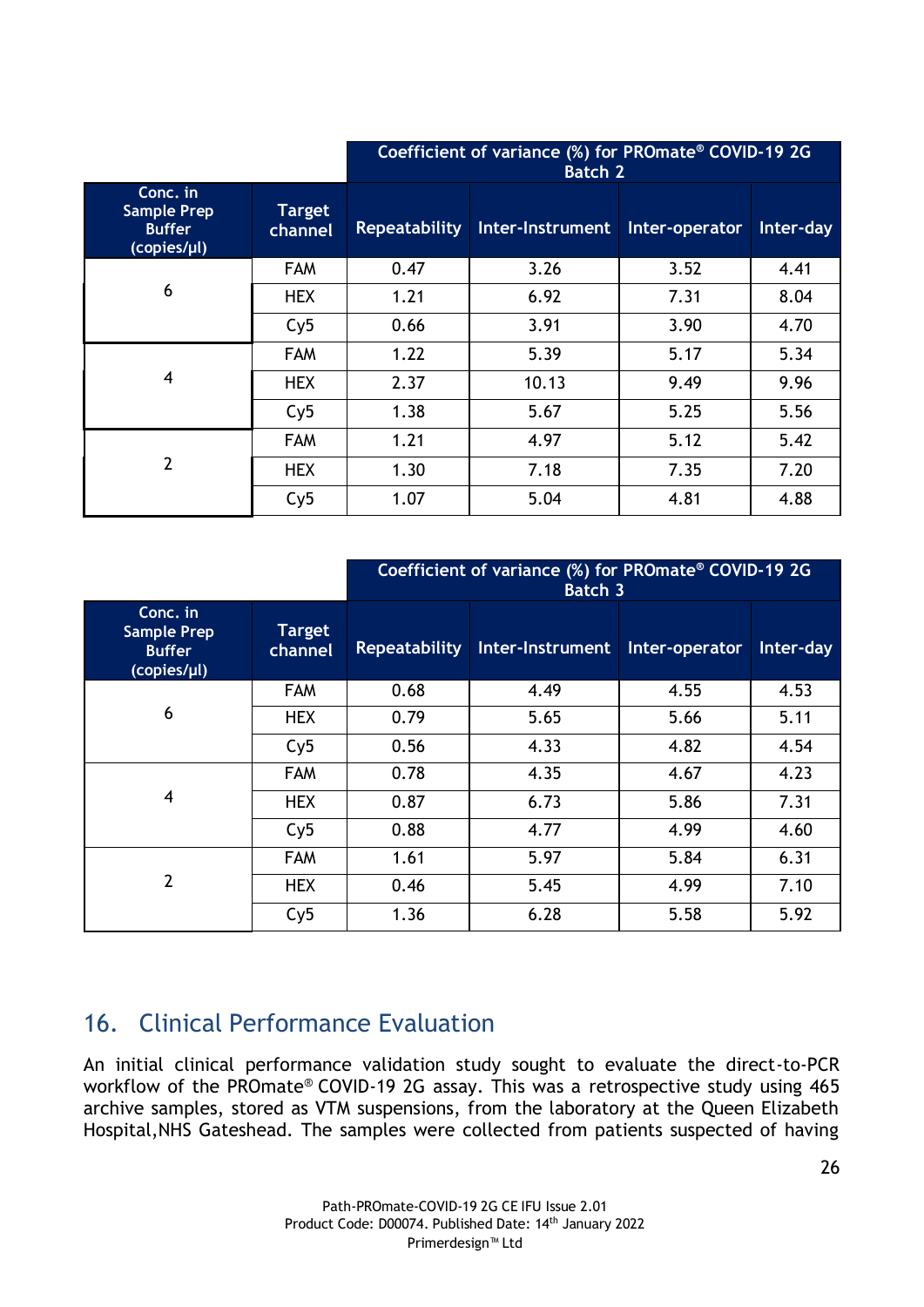COVID-19,both symptomatic and asymptomatic.

<span id="page-26-0"></span>Without access to the original swabs, it was necessary to use 40 µl of VTM as a replacement for the 'swab head'. Using archived samples in this fashion required demonstrating the commutability of adding 40 µl VTM to the PROmate Sample Preparation Buffer tube, versus an equivalent volume of fresh Sample Preparation Buffer. Once commutability was established (section 15.1.1), the comparison of methods proceeded.

The contingency table below illustrates the total positives and negatives that were used to calculate the Diagnostic Sensitivity (PPA), Diagnostic Specificity (NPA) and the 95% confidence interval (CI) for sensitivity and specificity. Of the 465 samples, 181 gave true positive results, 282 gave true negative results whilst 2 gave false negative results. This gave diagnostic sensitivity of 98.9% (95% CI 96.2%-99.9%) and diagnostic specificity of 100% (95% CI 98.7%-100%).

**Contingency table for PROmate® COVID-19 2G Clinical Performance Evaluation – VTM samples**

| $-$ Y IM SAIIIPIES                        |                 |                                                                                                                                  |                 |       |
|-------------------------------------------|-----------------|----------------------------------------------------------------------------------------------------------------------------------|-----------------|-------|
|                                           |                 | Comparator assays (TaqPath™ and<br>Xpert <sup>®</sup> )/Resolver assay (genesig <sup>®</sup><br>Real-Time PCR COVID-19 (CE-IVD)) |                 |       |
|                                           | <b>Positive</b> |                                                                                                                                  | <b>Negative</b> | Total |
| <b>PROmate<sup>®</sup> COVID-19</b><br>2G | <b>Positive</b> | 181                                                                                                                              |                 | 181   |
|                                           | <b>Negative</b> | 2                                                                                                                                | 282             | 284   |
|                                           | Total           | 183                                                                                                                              | 282             | 465   |

#### **Clinical performance of PROmate® COVID-19 2G assay**

|                                           | 95% CI |
|-------------------------------------------|--------|
| Diagnostic Sensitivity   98.9   96.2-99.9 |        |
| Diagnostic Specificity   100.0   98.7-100 |        |

A second clinical performance study was undertaken to assess the sampling workflow without adaptations. In this workflow, following the inactivation of the dry swab in Sample Preparation Buffer containing RNase inhibitor and IC, specimens were either tested directly in PROmate mastermix as per the IFU, or 100 was extracted using the exsig<sup>TM</sup> Mag Extraction System on the Kingfisher Flex Purification System using the standard exsig<sup>TM</sup> Mag protocol and eluting in 100 µl to keep the input and output volumes the same. The extracted specimens were tested on the VIASURE SARS-CoV-2 assay in parallel with the genesig® Real-Time PCR Coronavirus (COVID-19) CE-IVD assay. Using these two comparators as a composite reference standard allowed for a greater degree of certitude in determination of diagnostic status for each sample.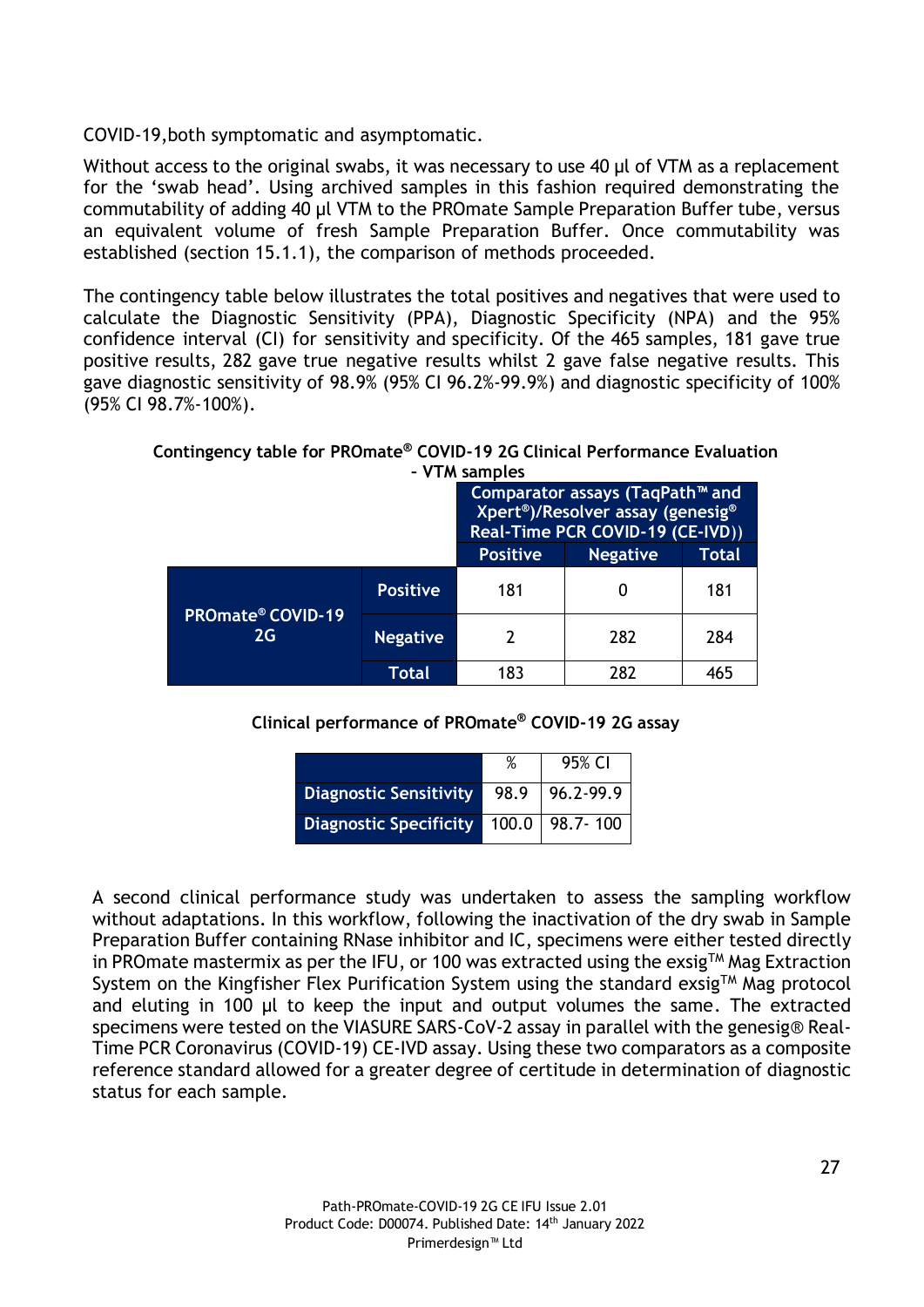Overall, this clinical performance study tested 316 clinical specimens. 33 samples were excluded due to discordant comparator results, and 5 were excluded where there was no available result for one or more assay, or due to technical IC/IEC failure on one or more assays.

This study has therefore allowed the assessment of 278 unique samples with the PROmate® COVID-19 2G assay across the full viral range. Of the 278 samples, 103 gave true positive results, 168 gave true negative results, and there were 5 false positive results, and 2 false negative results. Together they confirm an overall diagnostic sensitivity of 98% (95% CI 93.3%-99.8%) and diagnostic specificity of 97% (93.4%-99.1%).

#### **Contingency table for PROmate® COVID-19 2G assay Clinical Performance Evaluation – dry anterior nasal swabs**

|                                                    |                 | <b>Composite Reference Standard</b> |                 |       |  |
|----------------------------------------------------|-----------------|-------------------------------------|-----------------|-------|--|
|                                                    |                 | <b>Positive</b>                     | <b>Negative</b> | Total |  |
| $\beta$ genesig <sup>®</sup><br><b>COVID-19 3G</b> | <b>Positive</b> | 103                                 | h               | 108   |  |
|                                                    | <b>Negative</b> |                                     | 168             | 170   |  |
|                                                    | Total           | 105                                 | 173             | 278   |  |

#### **Overall clinical performance of PROmate® COVID-19 2G assay**

|                               | $\%$  | 95% CI         |
|-------------------------------|-------|----------------|
| Diagnostic Sensitivity        | 98.1% | 93.3% to 99.8% |
| <b>Diagnostic Specificity</b> | 97.1% | 93.4% to 99.1% |

From the positive samples the FAM reading in the VIASURE assay (or the alternative SARS-CoV-2 target reading in ROX when no FAM Cq available), can be used to divide the cohort of samples into low, low-medium, medium-high, and high Cq ranges. Consequently, the sensitivity of the PROmate® COVID-19 2G assay in each Cq range can also be determined:

#### **Clinical sensitivity of PROmate® COVID-19 2G assay in different Cq ranges**

| Cq in comparator | Number of<br>samples | % of samples | % sensitivity of<br>genesig® COVID-19 3G | 95% CI          |
|------------------|----------------------|--------------|------------------------------------------|-----------------|
| ~125             | 15                   | 14.29        | 100.0%                                   | 78.2% to 100.0% |
| $≥25$ to <30     | 42                   | 40.00        | 100.0%                                   | 91.6% to 100.0% |
| $≥30$ to <35     | 27                   | 25.71        | 100.0%                                   | 87.2% to 100.0% |
| $\geq$ 35        | 21                   | 20.00        | 90.5%                                    | 69.6% to 98.8%  |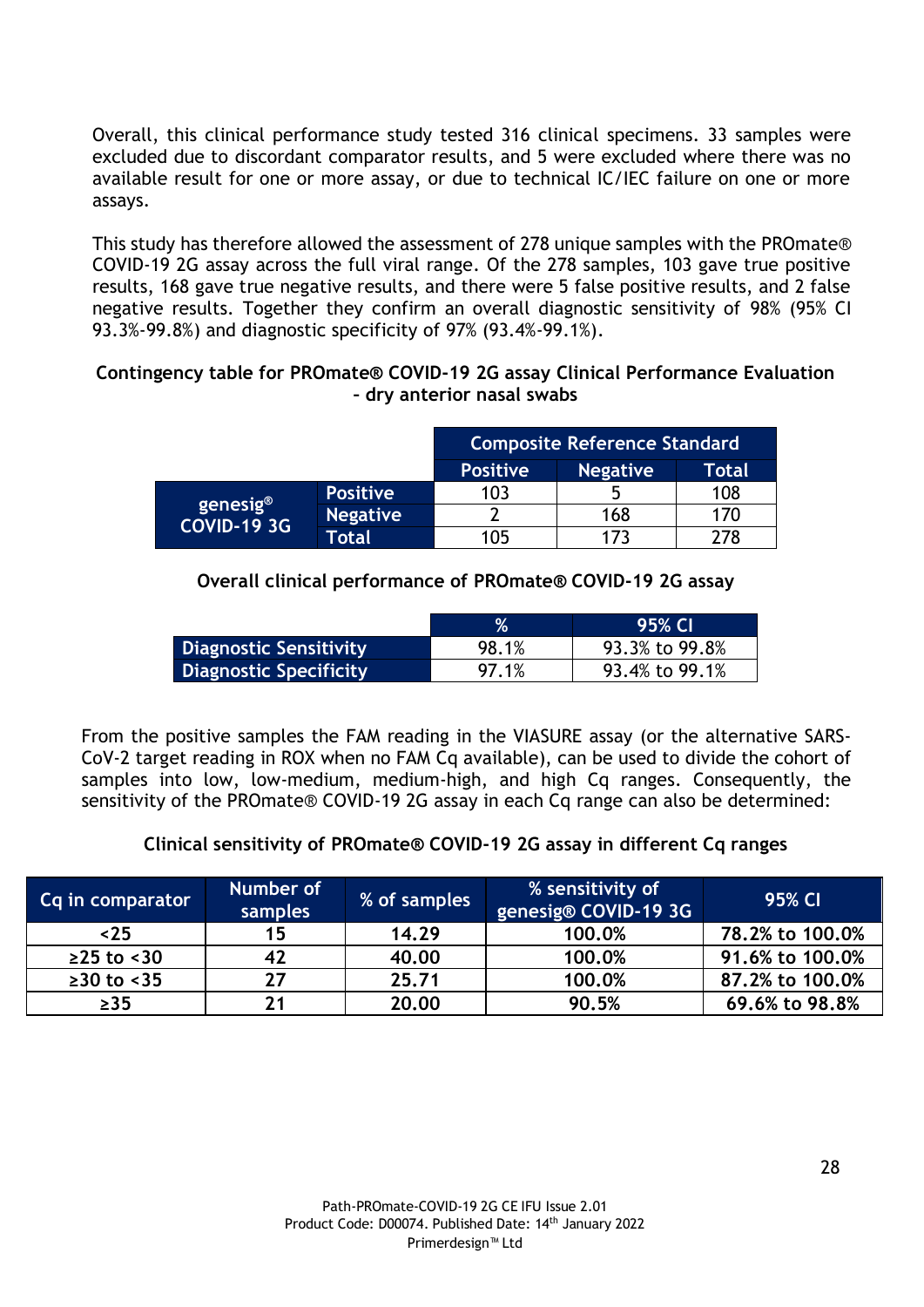## <span id="page-28-3"></span>17. Disposal

Dispose the unused kit reagents, human samples, and sealed post-amplification plates as clinical laboratory waste according to national regulations. Refer to **Section 7** for guidance weblinks.

The PROmate® COVID-19 2G Sample Preparation Buffer contains Triton X 100 Reduced and is very toxic to aquatic life. Do not let product enter drains and any discharge into the environment must be avoided.

## <span id="page-28-0"></span>18. Primerdesign™ Ltd Quality Control

In accordance with Primerdesign™ Ltd ISO 13485 certified Quality Management System, each batch of the PROmate<sup>®</sup> COVID-19 2G assay is tested against predetermined specifications to ensure consistent product quality.

Primerdesign™ Ltd performs weekly *in silico* analysis of all published SARS-CoV-2 genomes (GISAID EpiCoV and NCBI databases) to identify if the virus mutates in the COVID-19 primer and probe target region.

## <span id="page-28-1"></span>19. Technical Support

For Technical support, please contact our dedicated technical support team on:

Phone: +44 (0) 800 0156 494

Email: [support@primerdesign.co.uk](mailto:support@primerdesign.co.uk)

## <span id="page-28-2"></span>20. Trademarks and Disclaimers

Trademarks: PROmate®, genesig® and the Primerdesign™ logo.

All other trademarks that appear in this IFU are the property of their respective owners.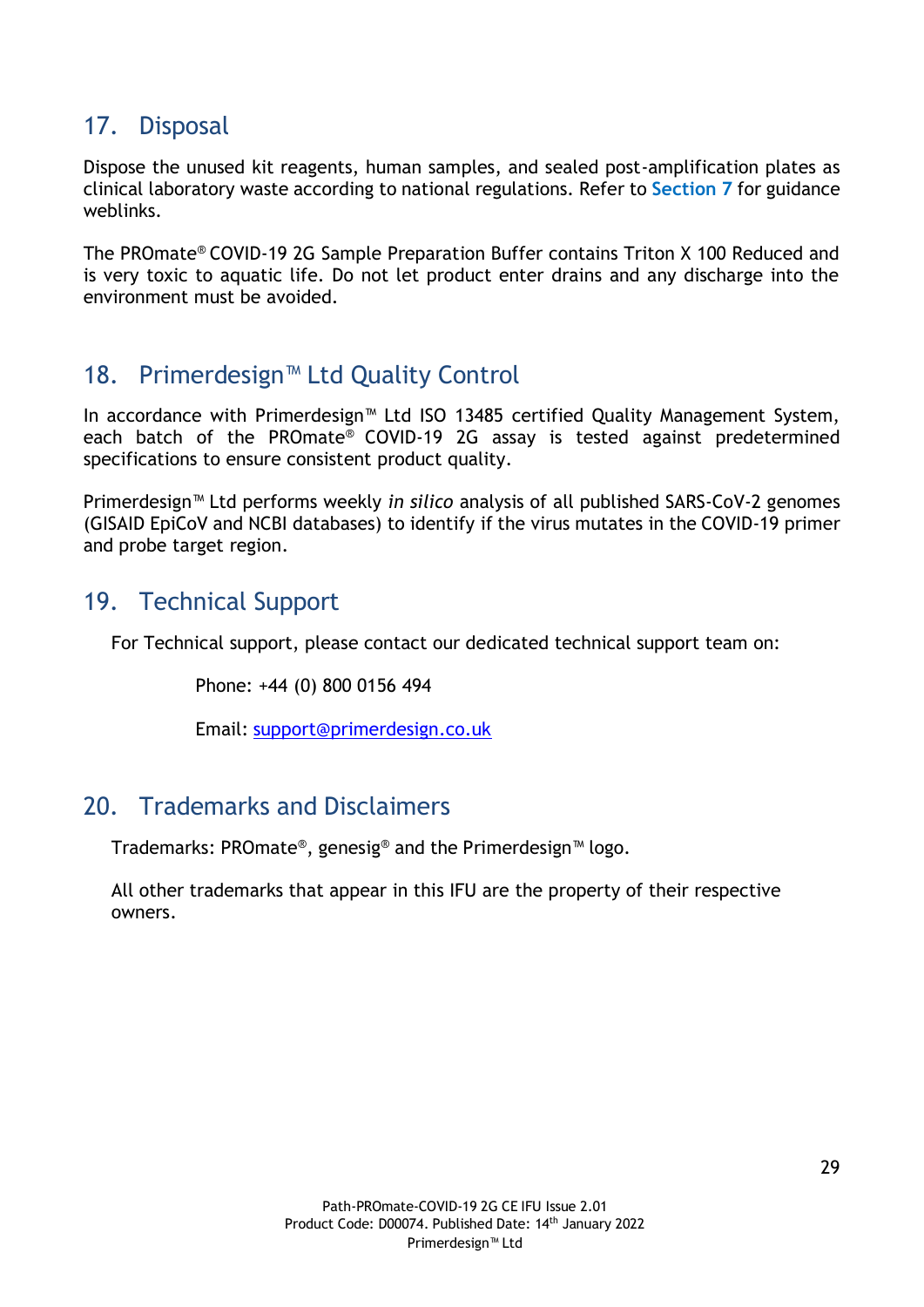## 21. Explanation of Symbols

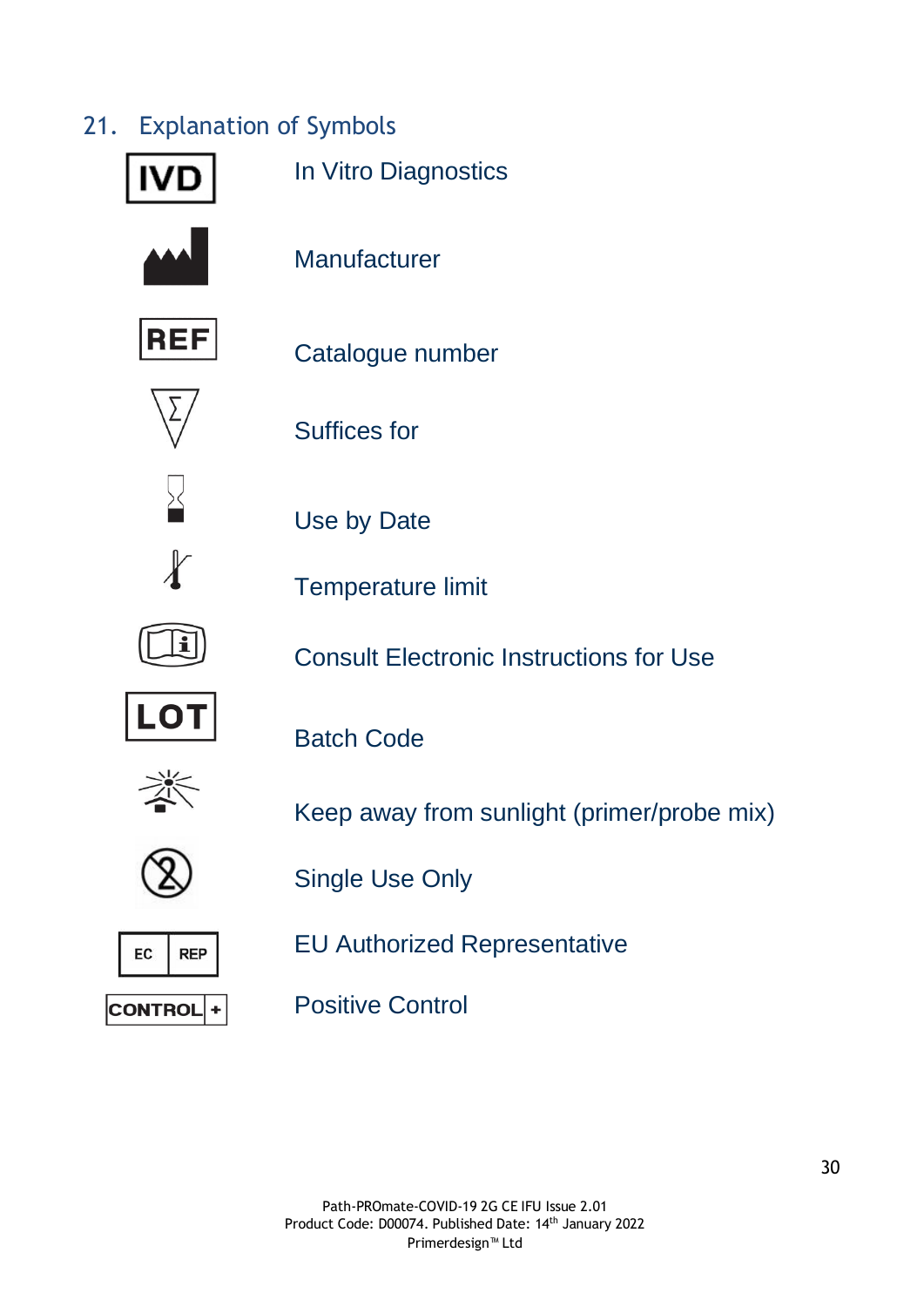## <span id="page-30-0"></span>22. References

- 1. World Health Organisation (WHO). Origin of SARS-CoV-2 [Internet]. [cited 2021 Mar 30]. Available from: [https://apps.who.int/iris/bitstream/handle/10665/332197/WHO-2019](https://apps.who.int/iris/bitstream/handle/10665/332197/WHO-2019-nCoV-FAQ-Virus_origin-2020.1-eng.pdf) [nCoV-FAQ-Virus\\_origin-2020.1-eng.pdf](https://apps.who.int/iris/bitstream/handle/10665/332197/WHO-2019-nCoV-FAQ-Virus_origin-2020.1-eng.pdf)
- 2. World Health Organisation (WHO). WHO Director-General's opening remarks at the media briefing on COVID-19 - 11 March 2020 [Internet]. [cited 2021 Mar 30]. Available from: [https://www.who.int/director-general/speeches/detail/who-director-general-s](https://www.who.int/director-general/speeches/detail/who-director-general-s-opening-remarks-at-the-media-briefing-on-covid-19---11-march-2020)[opening-remarks-at-the-media-briefing-on-covid-19](https://www.who.int/director-general/speeches/detail/who-director-general-s-opening-remarks-at-the-media-briefing-on-covid-19---11-march-2020) --11-march-2020
- 3. World Health Organisation (WHO). WHO Coronavirus Disease (COVID-19) Dashboard | WHO Coronavirus Disease (COVID-19) Dashboard [Internet]. [cited 2021 Mar 30]. Available from: <https://covid19.who.int/>
- 4. Wise, Jacqui. "Covid-19: The E484K mutation and the risks it poses." (2021). [Internet]. [cited 2021 Mar 28]. Available from: https:// <https://www.bmj.com/content/bmj/372/bmj.n359.full.pdf>
- 5. Xing Y, Li X, Gao X, Dong Q. Natural Polymorphisms Are Present in the Furin Cleavage Site of the SARS-CoV-2 Spike Glycoprotein. Front Genet. 2020;11(July):1–4.
- 6. Greaney AJ, Loes AN, Crawford KH, Starr TN, Malone KD, Chu HY, et al. Comprehensive mapping of mutations to the SARS-CoV-2 receptor-binding domain that affect recognition by polyclonal human serum antibodies. [cited 2021 Jan 19]; Available from: https://doi.org/10.1101/2020.12.31.425021
- 7. Andreano E, Piccini G, Licastro D, Casalino L, Johnson N V, Paciello I, et al. SARS-CoV-2 escape in vitro from a highly neutralizing COVID-19 convalescent plasma. bioRxiv [Internet]. 2020;2020.12.28.424451. Available from: <http://biorxiv.org/content/early/2020/12/28/2020.12.28.424451.abstract>